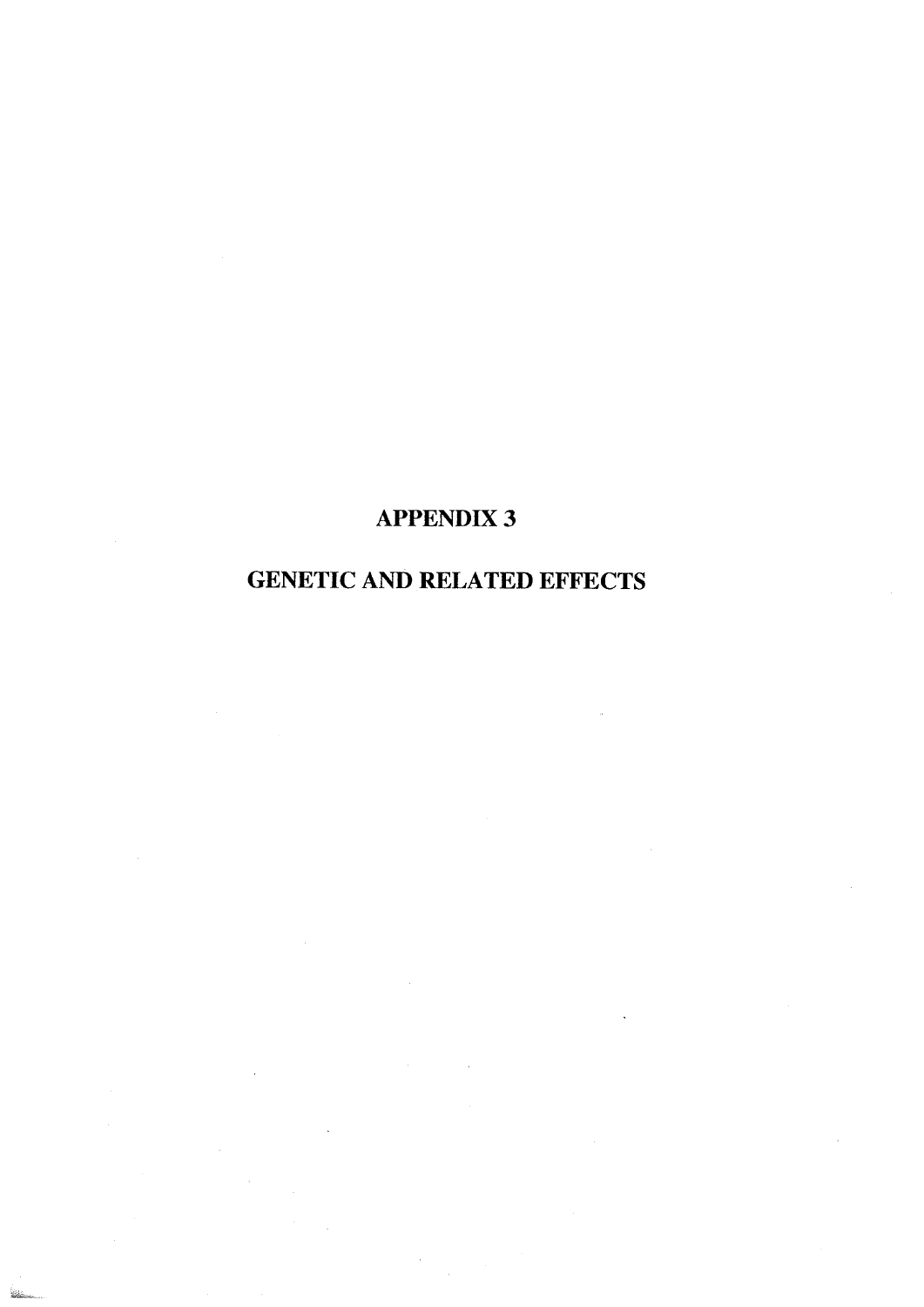# Appendix 3A. Test system code words for genetic and related effects

| point <sup>a</sup> | End- Code Definition |
|--------------------|----------------------|
|                    |                      |

## NON-MAMMLIAN SYSTEMS

Prokaryotic systems

| D | <b>PRB</b>      | Prophage, induction, SOS repair test, DNA strand breaks, cross-links or<br>related damage          |
|---|-----------------|----------------------------------------------------------------------------------------------------|
| D | <b>ECB</b>      | Escherichia coli (or E. coli DNA), DNA strand breaks, cross-links or<br>related damage; DNA repair |
| D | <b>SAD</b>      | Salmonella typhimurium, DNA repair-deficient strains, differential toxicity                        |
| D | <b>ECD</b>      | Escherichia coli pol A/W3110-P3478, differential toxicity (spot test)                              |
| D | <b>ECL</b>      | Escherichia coli pol A/W3110-P3478, differential toxicity (liquid<br>suspension test)              |
| D | <b>ERD</b>      | Escherichia coli rec strains, differential toxicity                                                |
| D | <b>BSD</b>      | Bacillus subtilis rec strains, differential toxicity                                               |
| D | <b>BRD</b>      | Other DNA repair-deficient bacteria, differential toxicity                                         |
| G | <b>BPF</b>      | Bacteriophage, forward mutation                                                                    |
| G | <b>BPR</b>      | Bacteriophage, reverse mutation                                                                    |
| G | <b>SAF</b>      | Salmonella typhimurium, forward mutation                                                           |
| G | SA <sub>0</sub> | Salmonella typhimurium TA100, reverse mutation                                                     |
| G | SA <sub>2</sub> | Salmonella typhimurium TA102, reverse mutation                                                     |
| G | SA3             | Salmonella typhimurium TA1530, reverse mutation                                                    |
| G | SA4             | Salmonella typhimurium TA104, reverse mutation                                                     |
| G | SA5             | Salmonella typhimurium TA1535, reverse mutation                                                    |
| G | SA7             | Salmonella typhimurium TA1537, reverse mutation                                                    |
| G | SA <sub>8</sub> | Salmonella typhimurium TA1538, reverse mutation                                                    |
| G | SA9             | Salmonella typhimurium TA98, reverse mutation                                                      |
| G | SAS             | Salmonella typhimurium (other miscellaneous strains), reverse mutation                             |
| G | ECF             | Escherichia coli exclusive of strain K12, forward mutation                                         |
| G | <b>ECK</b>      | Escherichia coli K12, forward or reverse mutation                                                  |
| G | <b>ECW</b>      | Escherichia coli WP2 uvrA, reverse mutation                                                        |
| G | EC2             | Escherichia coli WP2, reverse mutation                                                             |
| G | <b>ECR</b>      | Escherichia coli (other miscellaneous strains), reverse mutation                                   |
| G | <b>BSM</b>      | Bacillus subtilis, multigene test                                                                  |
| G | <b>KPF</b>      | Klebsiella pneumoniae, forward mutation                                                            |
| G | <b>MAF</b>      | Micrococcus aureus, forward mutation                                                               |

a Endpoints are grouped within each phylogenetic category as follows: A, aneuploidy; C, chromosomal aberrations; D, DNA damage, F, assays of body fluids; G, gene mutation; H, host-mediated assays; l, inhibition of intercellular communication; M, micronuclei; P, sperm morphology; R, mitotic recombination or gene conversion; S, sister chromatid exchange; T, cell transformation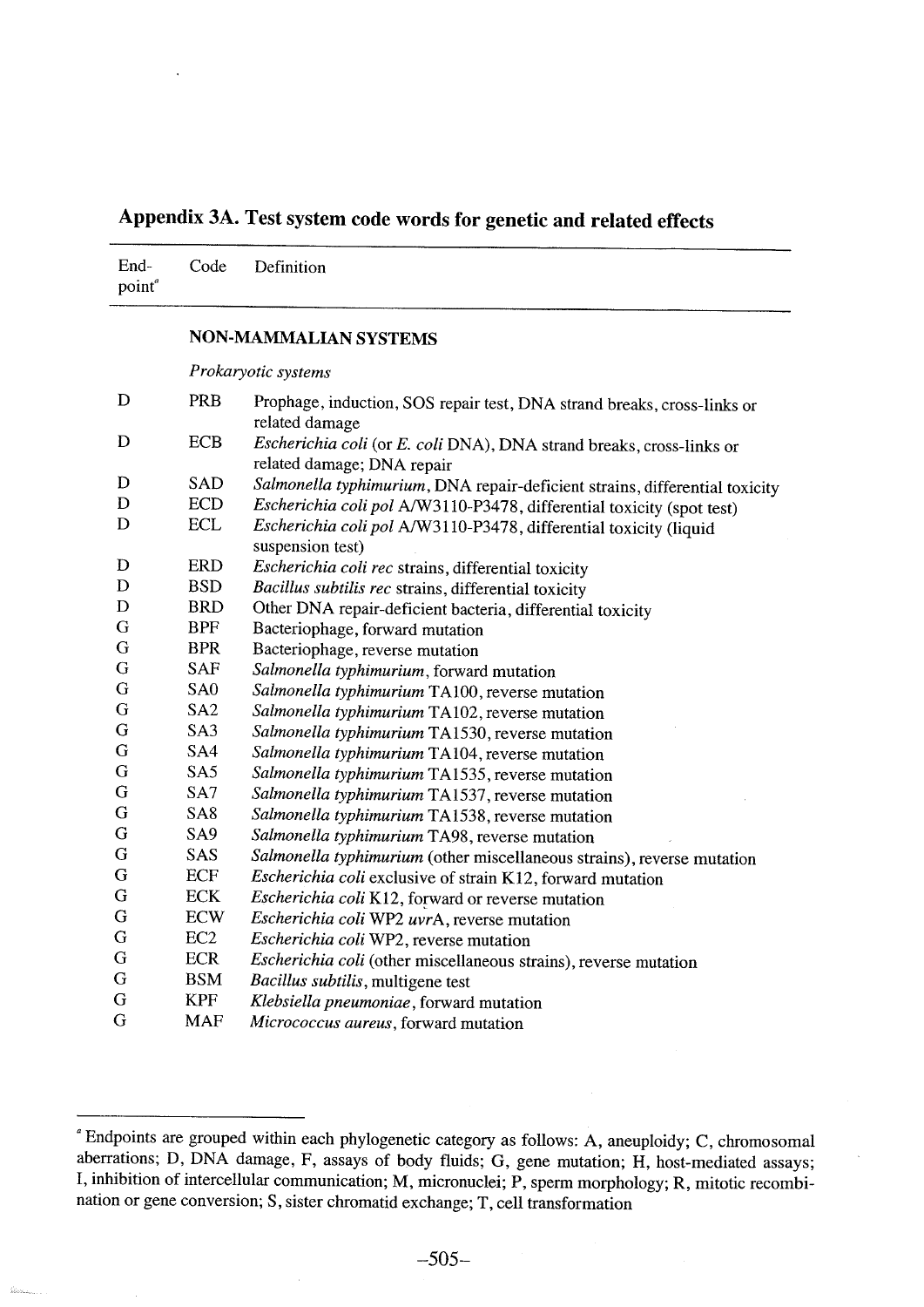$\overline{\phantom{a}}$ 

# Appendix 3A (contd)

 $\bar{z}$ 

 $\ddot{\phantom{a}}$ 

| End-<br>point <sup>®</sup> | Code                     | Definition                                                                           |  |  |  |  |  |  |
|----------------------------|--------------------------|--------------------------------------------------------------------------------------|--|--|--|--|--|--|
|                            |                          | <b>NON-MAMMALIAN SYSTEMS (contd)</b>                                                 |  |  |  |  |  |  |
|                            | Lower eukaryotic systems |                                                                                      |  |  |  |  |  |  |
| D                          | <b>SSB</b>               | Saccharomyces species, DNA strand breaks, cross-links or related damage              |  |  |  |  |  |  |
| D                          | <b>SSD</b>               | Saccharomyces species, DNA repair-deficient strains, differential toxicity           |  |  |  |  |  |  |
| D                          | <b>SZD</b>               | Schizosaccharomyces pombe, DNA repair-deficient strains, differential<br>toxicity    |  |  |  |  |  |  |
| $\mathbf R$                | <b>SCG</b>               | Saccharomyces cerevisiae, gene conversion                                            |  |  |  |  |  |  |
| $\bf R$                    | <b>SCH</b>               | Saccharomyces cerevisiae, homozygosis by mitotic recombination or gene<br>conversion |  |  |  |  |  |  |
| $\bf R$                    | <b>SZG</b>               | Schizosaccharomyces pombe, gene conversion                                           |  |  |  |  |  |  |
| $\mathbf R$                | <b>ANG</b>               | Aspergillus nidulans, genetic crossing-over                                          |  |  |  |  |  |  |
| G                          | <b>SCF</b>               | Saccharomyces cerevisiae, forward mutation                                           |  |  |  |  |  |  |
| G                          | <b>SCR</b>               | Saccharomyces cerevisiae, reverse mutation                                           |  |  |  |  |  |  |
| G                          | <b>SGR</b>               | Streptomyces griseoflavus, reverse mutation                                          |  |  |  |  |  |  |
| G                          | <b>STF</b>               | Streptomyces coelicolor, forward mutation                                            |  |  |  |  |  |  |
| G                          | <b>STR</b>               | Streptomyces coelicolor, reverse mutation                                            |  |  |  |  |  |  |
| G                          | <b>SZF</b>               | Schizosaccharomyces pombe, forward mutation                                          |  |  |  |  |  |  |
| G                          | <b>SZR</b>               | Schizosaccharomyces pombe, reverse mutation                                          |  |  |  |  |  |  |
| G                          | <b>ANF</b>               | Aspergillus nidulans, forward mutation                                               |  |  |  |  |  |  |
| G                          | <b>ANR</b>               | Aspergillus nidulans, reverse mutation                                               |  |  |  |  |  |  |
| G                          | <b>NCF</b>               | Neurospora crassa, forward mutation                                                  |  |  |  |  |  |  |
| G                          | <b>NCR</b>               | Neurospora crassa, reverse mutation                                                  |  |  |  |  |  |  |
| G                          | <b>PSM</b>               | Paramecium species, mutation                                                         |  |  |  |  |  |  |
| $\mathsf{C}$               | <b>PSC</b>               | Paramecium species, chromosomal aberrations                                          |  |  |  |  |  |  |
| A                          | <b>SCN</b>               | Saccharomyces cerevisiae, aneuploidy                                                 |  |  |  |  |  |  |
| A                          | <b>ANN</b>               | Aspergillus nidulans, aneuploidy                                                     |  |  |  |  |  |  |
| A                          | <b>NCN</b>               | Neurospora crassa, aneuploidy                                                        |  |  |  |  |  |  |
|                            | Plant systems            |                                                                                      |  |  |  |  |  |  |
| D                          | PLU                      | Plants, unscheduled DNA synthesis                                                    |  |  |  |  |  |  |
| G                          | <b>ASM</b>               | Arabidopsis species, mutation                                                        |  |  |  |  |  |  |
| G                          | <b>HSM</b>               | Hordeum species, mutation                                                            |  |  |  |  |  |  |
| G                          | <b>TSM</b>               | Tradescantia species, mutation                                                       |  |  |  |  |  |  |
| G                          | <b>PLM</b>               | Plants (other), mutation                                                             |  |  |  |  |  |  |
| S                          | <b>VFS</b>               | Vicia faba, sister chromatid exchange                                                |  |  |  |  |  |  |
| S                          | <b>PLS</b>               | Plants (other), sister chromatid exchange                                            |  |  |  |  |  |  |
| M                          | <b>TSI</b>               | Tradescantia species, micronuclei                                                    |  |  |  |  |  |  |
| M                          | PLI                      | Plants (other), micronuclei                                                          |  |  |  |  |  |  |
| $\mathsf{C}$               | <b>ACC</b>               | Allium cepa, chromosomal aberrations                                                 |  |  |  |  |  |  |
| $\mathbf C$                | <b>HSC</b>               | Hordeum species, chromosomal aberrations                                             |  |  |  |  |  |  |
| $\mathbf C$                | <b>TSC</b>               | Tradescantia species, chromosomal aberrations                                        |  |  |  |  |  |  |
| $\mathsf{C}$               | <b>VFC</b>               | Vicia faba, chromosomal aberrations                                                  |  |  |  |  |  |  |
| $\overline{C}$             | <b>PLC</b>               | Plants (other), chromosomal aberrations                                              |  |  |  |  |  |  |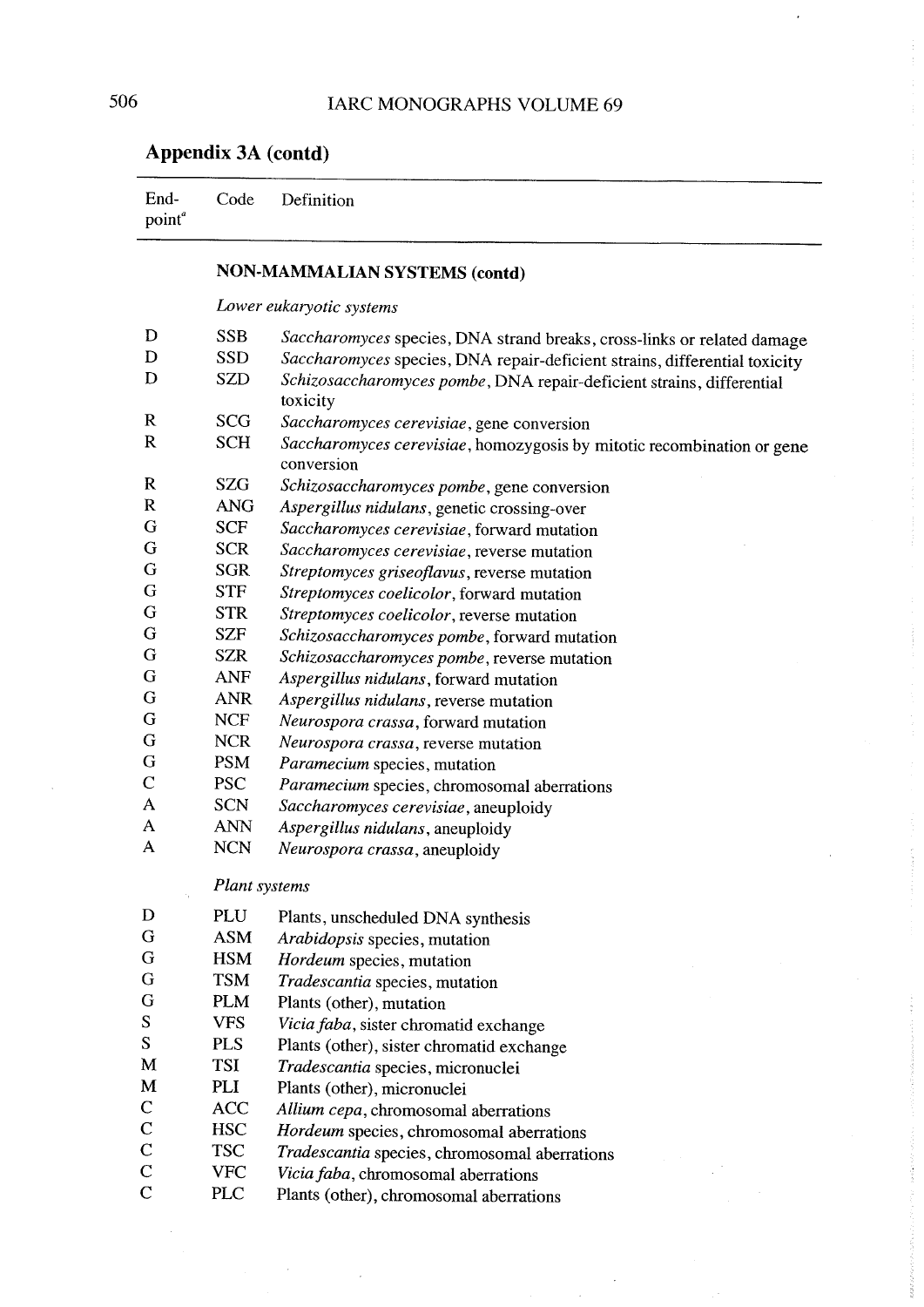End $point<sup>a</sup>$ Code Definition

## NON-MAMMALIAN SYSTEMS (contd)

#### Inseet systems

| R             | DMG.       | Drosophila melanogaster, genetic crossing-over or recombination       |
|---------------|------------|-----------------------------------------------------------------------|
| G             | DMM        | <i>Drosophila melanogaster</i> , somatic mutation (and recombination) |
| G             | <b>DMX</b> | Drosophila melanogaster, sex-linked recessive lethal mutations        |
| $\mathcal{C}$ | DMC.       | Drosophila melanogaster, chromosomal aberrations                      |
| $\mathbf C$   | DMH        | Drosophila melanogaster, heritable translocation test                 |
| $\mathcal{C}$ | DML        | Drosophila melanogaster, dominant lethal test                         |
| $\mathsf{A}$  | <b>DMN</b> | Drosophila melanogaster, aneuploidy                                   |
|               |            |                                                                       |

#### MAMMALIAN SYSTEMS

### Animal eells in vitro

 $\bar{\mathcal{A}}$ 

 $\label{eq:reduced} \begin{minipage}{0.9\linewidth} \begin{minipage}{0.9\linewidth} \centering \begin{minipage}{0.9\linewidth} \centering \end{minipage} \begin{minipage}{0.9\linewidth} \centering \end{minipage} \begin{minipage}{0.9\linewidth} \centering \begin{minipage}{0.9\linewidth} \centering \end{minipage} \begin{minipage}{0.9\linewidth} \centering \end{minipage} \begin{minipage}{0.9\linewidth} \centering \end{minipage} \begin{minipage}{0.9\linewidth} \centering \end{minipage} \begin{minipage}{0.9\linewidth} \centering \end{minipage} \begin{minipage$ 

 $\bar{z}$ 

| D             | <b>DIA</b> | DNA strand breaks, cross-links or related damage, animal cells in vitro  |
|---------------|------------|--------------------------------------------------------------------------|
| D             | <b>RIA</b> | DNA repair exclusive of unscheduled DNA synthesis, animal cells in vitro |
| D             | <b>URP</b> | Unscheduled DNA synthesis, rat primary hepatocytes                       |
| D             | <b>UIA</b> | Unscheduled DNA synthesis, other animal cells in vitro                   |
| G             | <b>GCL</b> | Gene mutation, Chinese hamster lung cells exclusive of V79 in vitro      |
| G             | GCO        | Gene mutation, Chinese hamster ovary cells in vitro                      |
| G             | G9H        | Gene mutation, Chinese hamster lung V79 cells, <i>hprt</i> locus         |
| G             | G90        | Gene mutation, Chinese hamster lung V79 cells, ouabain resistance        |
| G             | <b>GML</b> | Gene mutation, mouse lymphoma cells exclusive of L5178Y                  |
|               |            | in vitro                                                                 |
| G             | G5T        | Gene mutation, mouse lymphoma L5178Y cells, TK locus                     |
| G             | G51        | Gene mutation, mouse lymphoma L5178Y cells, all other loci               |
| G             | <b>GIA</b> | Gene mutation, other animal cells in vitro                               |
| ${\bf S}$     | <b>SIC</b> | Sister chromatid exchange, Chinese hamster cells in vitro                |
| S             | <b>SIM</b> | Sister chromatid exchange, mouse cells in vitro                          |
| S             | <b>SIR</b> | Sister chromatid exchange, rat cells in vitro                            |
| S             | <b>SIS</b> | Sister chromatid exchange, Syrian hamster cells in vitro                 |
| S             | <b>SIT</b> | Sister chromatid exchange, transformed animal cells in vitro             |
| ${\bf S}$     | <b>SIA</b> | Sister chromatid exchange, other animal cells in vitro                   |
| M             | <b>MIA</b> | Micronucleus test, animal cells in vitro                                 |
| $\mathbf C$   | <b>CIC</b> | Chromosomal aberrations, Chinese hamster cells in vitro                  |
| $\mathbf C$   | <b>CIM</b> | Chromosomal aberrations, mouse cells in vitro                            |
| $\mathcal{C}$ | <b>CIR</b> | Chromosomal aberrations, rat cells in vitro                              |
| $\mathbf C$   | <b>CIS</b> | Chromosomal aberrations, Syrian hamster cells in vitro                   |
| $\mathbf C$   | <b>CIT</b> | Chromosomal aberrations, transformed animal cells in vitro               |
| $\mathbf C$   | <b>CIA</b> | Chromosomal aberrations, other animal cells in vitro                     |
| A             | <b>AIA</b> | Aneuploidy, animal cells in vitro                                        |
| $\mathbf T$   | <b>TBM</b> | Cell transformation, BALB/c 3T3 mouse cells                              |
| T             | <b>TCM</b> | Cell transformation, C3H 10T1/2 mouse cells                              |
| T             | <b>TCS</b> | Cell transformation, Syrian hamster embryo cells, clonal assay           |
| T             | <b>TFS</b> | Cell transformation, Syrian hamster embryo cells, focus assay            |
|               |            |                                                                          |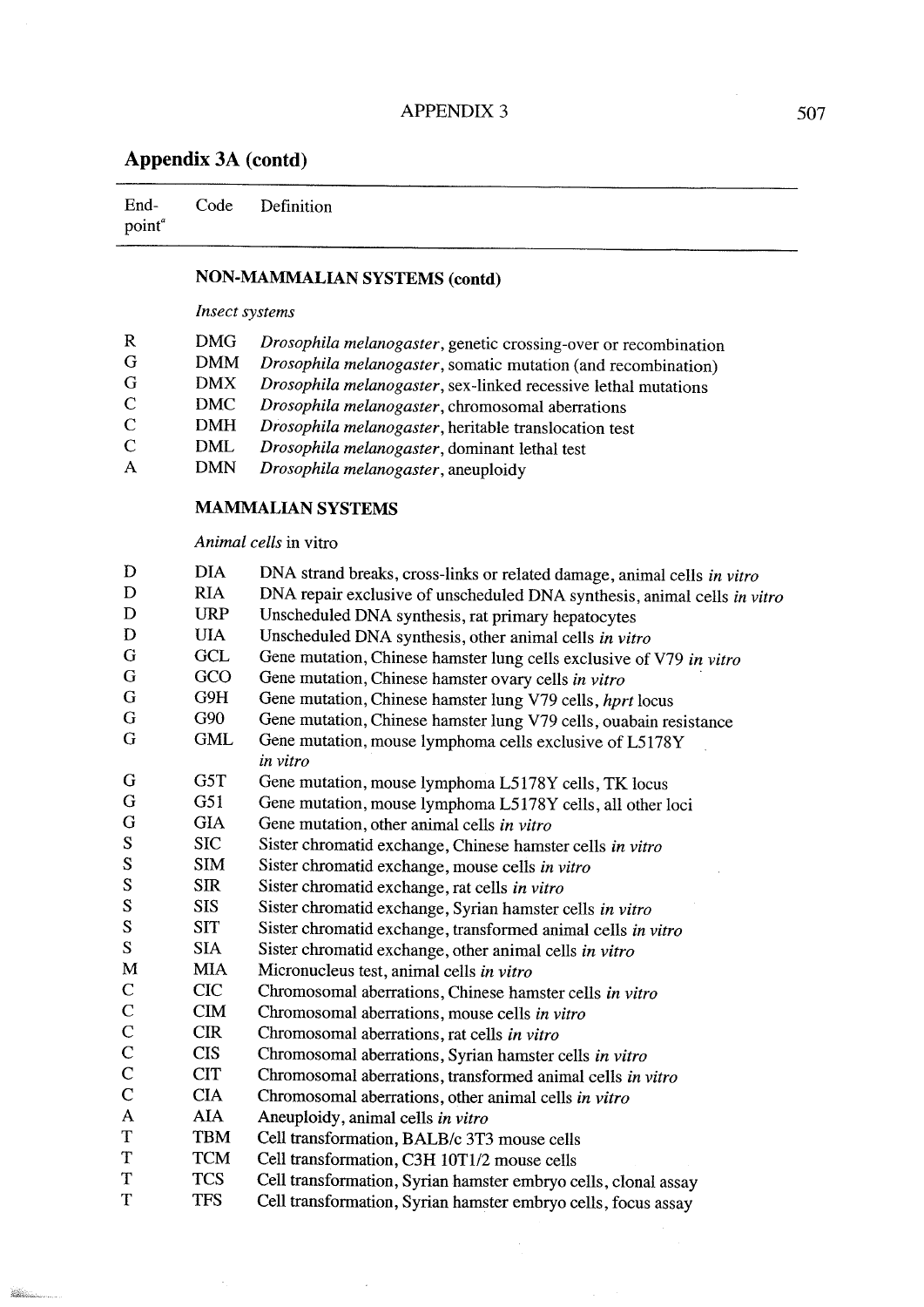| лррским эл (contu)         |  |                 |  |  |  |
|----------------------------|--|-----------------|--|--|--|
| End-<br>point <sup>a</sup> |  | Code Definition |  |  |  |
|                            |  |                 |  |  |  |

## MAMMALIAN SYSTEMS (contd)

Animal ceIls in vitro (contd)

| T            | <b>TPM</b> | Cell transformation, mouse prostate cells                               |  |  |  |  |  |
|--------------|------------|-------------------------------------------------------------------------|--|--|--|--|--|
| $\mathbf T$  | <b>TCL</b> | Cell transformation, other established cell lines                       |  |  |  |  |  |
| T            | <b>TRR</b> | Cell transformation, RLV/Fischer rat embryo cells                       |  |  |  |  |  |
| T            | T7R        | Cell transformation, SA7/rat cells                                      |  |  |  |  |  |
| $\mathbf T$  | T7S        | Cell transformation, SA7/Syrian hamster embryo cells                    |  |  |  |  |  |
| T            | <b>TEV</b> | Cell transformation, other viral enhancement systems                    |  |  |  |  |  |
| T            | <b>TVI</b> | Cell transformation, treated in vivo, scored in vitro                   |  |  |  |  |  |
|              |            |                                                                         |  |  |  |  |  |
|              |            | Human cells in vitro                                                    |  |  |  |  |  |
| D            | <b>DIH</b> | DNA strand breaks, cross-links or related damage, human cells in vitro  |  |  |  |  |  |
| D            | <b>RIH</b> | DNA repair exclusive of unscheduled DNA synthesis, human cells in vitro |  |  |  |  |  |
| D            | <b>UHF</b> | Unscheduled DNA synthesis, human fibroblasts in vitro                   |  |  |  |  |  |
| D            | <b>UHL</b> | Unscheduled DNA synthesis, human lymphocytes in vitro                   |  |  |  |  |  |
| D            | <b>UHT</b> | Unscheduled DNA synthesis, transformed human cells in vitro             |  |  |  |  |  |
| D            | <b>UIH</b> | Unscheduled DNA synthesis, other human cells in vitro                   |  |  |  |  |  |
| G            | <b>GIH</b> | Gene mutation, human cells in vitro                                     |  |  |  |  |  |
| S            | <b>SHF</b> | Sister chromatid exchange, human fibroblasts in vitro                   |  |  |  |  |  |
| S            | <b>SHL</b> | Sister chromatid exchange, human lymphocytes in vitro                   |  |  |  |  |  |
| S            | <b>SHT</b> | Sister chromatid exchange, transformed human cells in vitro             |  |  |  |  |  |
| S            | <b>SIH</b> | Sister chromatid exchange, other human cells in vitro                   |  |  |  |  |  |
| M            | <b>MIH</b> | Micronucleus test, human cells in vitro                                 |  |  |  |  |  |
| $\mathbf C$  | <b>CHF</b> | Chromosomal aberrations, human fibroblasts in vitro                     |  |  |  |  |  |
| $\mathbf C$  | <b>CHL</b> | Chromosomal aberrations, human lymphocytes in vitro                     |  |  |  |  |  |
| $\mathsf{C}$ | <b>CHT</b> | Chromosomal aberrations, transformed human cells in vitro               |  |  |  |  |  |
| $\mathbf C$  | <b>CIH</b> | Chromosomal aberrations, other human cells in vitro                     |  |  |  |  |  |
| A            | <b>AIH</b> | Aneuploidy, human cells in vitro                                        |  |  |  |  |  |
| T            | <b>TIH</b> | Cell transformation, human cells in vitro                               |  |  |  |  |  |
|              |            | Body fluid and host-mediated assays                                     |  |  |  |  |  |
| $\mathbf F$  | <b>BFA</b> | Body fluids from animals, microbial mutagenicity                        |  |  |  |  |  |
| $\mathbf F$  | <b>BFH</b> | Body fluids from humans, microbial mutagenicity                         |  |  |  |  |  |
| H            | <b>HMA</b> | Host-mediated assay, animal cells in animal hosts                       |  |  |  |  |  |
| H            | <b>HMH</b> | Host-mediated assay, human cells in animal hosts                        |  |  |  |  |  |
| H            | <b>HMM</b> | Host-mediated assay, microbial cells in ahimal hosts                    |  |  |  |  |  |
|              |            |                                                                         |  |  |  |  |  |
|              |            | Animals in vivo                                                         |  |  |  |  |  |
| D            | <b>DVA</b> | DNA strand breaks, cross-links or related damage, animal cells in vivo  |  |  |  |  |  |
| D            | <b>RVA</b> | DNA repair exclusive of unscheduled DNA synthesis, animal cells in vivo |  |  |  |  |  |
| D            | <b>UPR</b> | Unscheduled DNA synthesis, rat hepatocytes in vivo                      |  |  |  |  |  |
| $\mathbf D$  | <b>UVC</b> | Unscheduled DNA synthesis, hamster cells in vivo                        |  |  |  |  |  |

Unscheduled DNA synthesis, mouse cells in vivo

J.

 $\overline{a}$ 

D

UVM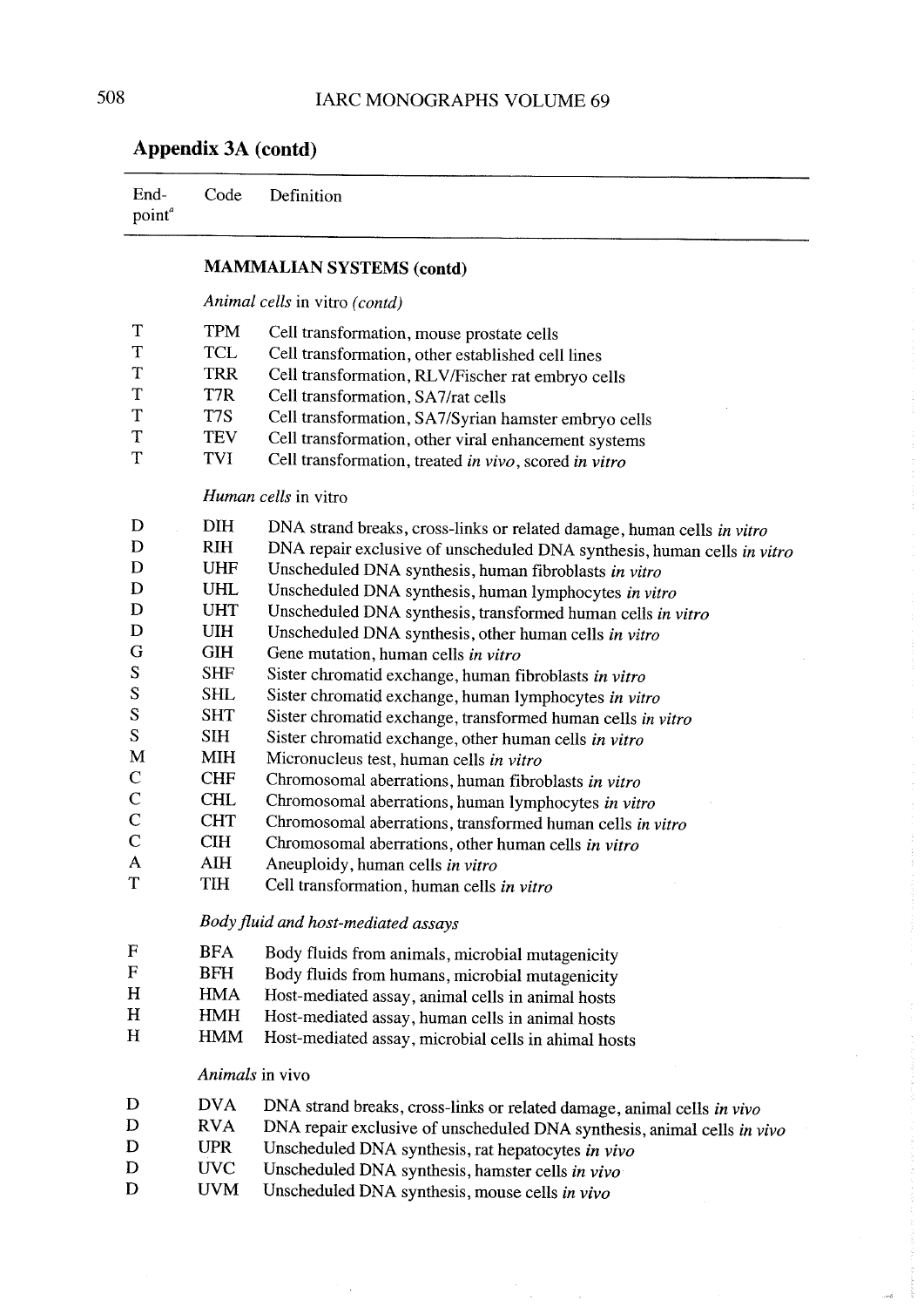point"

 $\hat{\phi}$ 

End-Code Definition

Animals in vivo  $(contd)$ 

|               |                | <i>Thurman</i> in vero (coma)                                         |  |  |  |  |  |  |
|---------------|----------------|-----------------------------------------------------------------------|--|--|--|--|--|--|
| D             | <b>UVR</b>     | Unscheduled DNA synthesis, other rat cells in vivo                    |  |  |  |  |  |  |
| D             | <b>UVA</b>     | Unscheduled DNA synthesis, other animal cells in vivo                 |  |  |  |  |  |  |
| G             | <b>GVA</b>     | Gene mutation, animal cells in vivo                                   |  |  |  |  |  |  |
| G             | <b>MST</b>     | Mouse spot test                                                       |  |  |  |  |  |  |
| G             | <b>SLP</b>     | Mouse specific locus test, postspermatogonia                          |  |  |  |  |  |  |
| G             | <b>SLO</b>     | Mouse specific locus test, other stages                               |  |  |  |  |  |  |
| S             | <b>SVA</b>     | Sister chromatid exchange, animal cells in vivo                       |  |  |  |  |  |  |
| M             | <b>MVM</b>     | Micronucleus test, mice in vivo                                       |  |  |  |  |  |  |
| M             | <b>MVR</b>     | Micronucleus test, rats in vivo                                       |  |  |  |  |  |  |
| M             | <b>MVC</b>     | Micronucleus test, hamsters in vivo                                   |  |  |  |  |  |  |
| M             | <b>MVA</b>     | Micronucleus test, other animals in vivo                              |  |  |  |  |  |  |
| $\mathbf C$   | <b>CBA</b>     | Chromosomal aberrations, animal bone-marrow cells in vivo             |  |  |  |  |  |  |
| $\mathbf C$   | <b>CLA</b>     | Chromosomal aberrations, animal leucocytes in vivo                    |  |  |  |  |  |  |
| $\mathbf C$   | <b>CCC</b>     | Chromosomal aberrations, spermatocytes treated in vivo, spermatocytes |  |  |  |  |  |  |
|               |                | observed                                                              |  |  |  |  |  |  |
| $\mathbf C$   | <b>CGC</b>     | Chromosomal aberrations, spermatogonia treated in vivo, spermatocytes |  |  |  |  |  |  |
|               |                | observed                                                              |  |  |  |  |  |  |
| $\mathbf C$   | <b>CGG</b>     | Chromosomal aberrations, spermatogonia treated in vivo, spermatogonia |  |  |  |  |  |  |
|               |                | observed                                                              |  |  |  |  |  |  |
| $\mathbf C$   | <b>COE</b>     | Chromosomal aberrations, oocytes or embryos treated in vivo           |  |  |  |  |  |  |
| $\mathbf C$   | <b>CVA</b>     | Chromosomal aberrations, other animal cells in vivo                   |  |  |  |  |  |  |
| $\mathcal{C}$ | <b>DLM</b>     | Dominant lethal test, mice                                            |  |  |  |  |  |  |
| $\mathbf C$   | <b>DLR</b>     | Dominant lethal test, rats                                            |  |  |  |  |  |  |
| $\mathcal{C}$ | <b>MHT</b>     | Mouse heritable translocation test                                    |  |  |  |  |  |  |
| A             | <b>AVA</b>     | Aneuploidy, animal cells in vivo                                      |  |  |  |  |  |  |
| T             | <b>TVI</b>     | Cell transformation, treated in vivo, scored in vitro                 |  |  |  |  |  |  |
|               |                |                                                                       |  |  |  |  |  |  |
|               | Humans in vivo |                                                                       |  |  |  |  |  |  |
| D             | <b>DVH</b>     | DNA strand breaks, cross-links or related damage, human cells in vivo |  |  |  |  |  |  |
| D             | <b>UBH</b>     | Unscheduled DNA synthesis, human bone-marrow cells in vivo            |  |  |  |  |  |  |
| D             | <b>UVH</b>     | Unscheduled DNA synthesis, other human cells in vivo                  |  |  |  |  |  |  |
| S             | <b>SLH</b>     | Sister chromatid exchange, human lymphocytes in vivo                  |  |  |  |  |  |  |
| S             | <b>SVH</b>     | Sister chromatid exchange, other human cells in vivo                  |  |  |  |  |  |  |
| M             | <b>MVH</b>     | Micronucleus test, human cells in vivo                                |  |  |  |  |  |  |
| $\mathbf C$   | <b>CBH</b>     | Chromosomal aberrations, human bone-marrow cells in vivo              |  |  |  |  |  |  |
| $\mathbf C$   | <b>CLH</b>     | Chromosomal aberrations, human lymphocytes in vivo                    |  |  |  |  |  |  |
| $\mathbf C$   | <b>CVH</b>     | Chromosomal aberrations, other human cells in vivo                    |  |  |  |  |  |  |
| A             | <b>AVH</b>     |                                                                       |  |  |  |  |  |  |
|               |                | Aneuploidy, human cells in vivo                                       |  |  |  |  |  |  |
|               |                | Test systems not shown on activity profiles                           |  |  |  |  |  |  |
| D             | <b>BID</b>     | Binding (covalent) to DNA in vitro                                    |  |  |  |  |  |  |
| D             | <b>BIP</b>     | Binding (covalent) to RNA or protein in vitro                         |  |  |  |  |  |  |
|               |                |                                                                       |  |  |  |  |  |  |

 $\hat{\gamma}_t$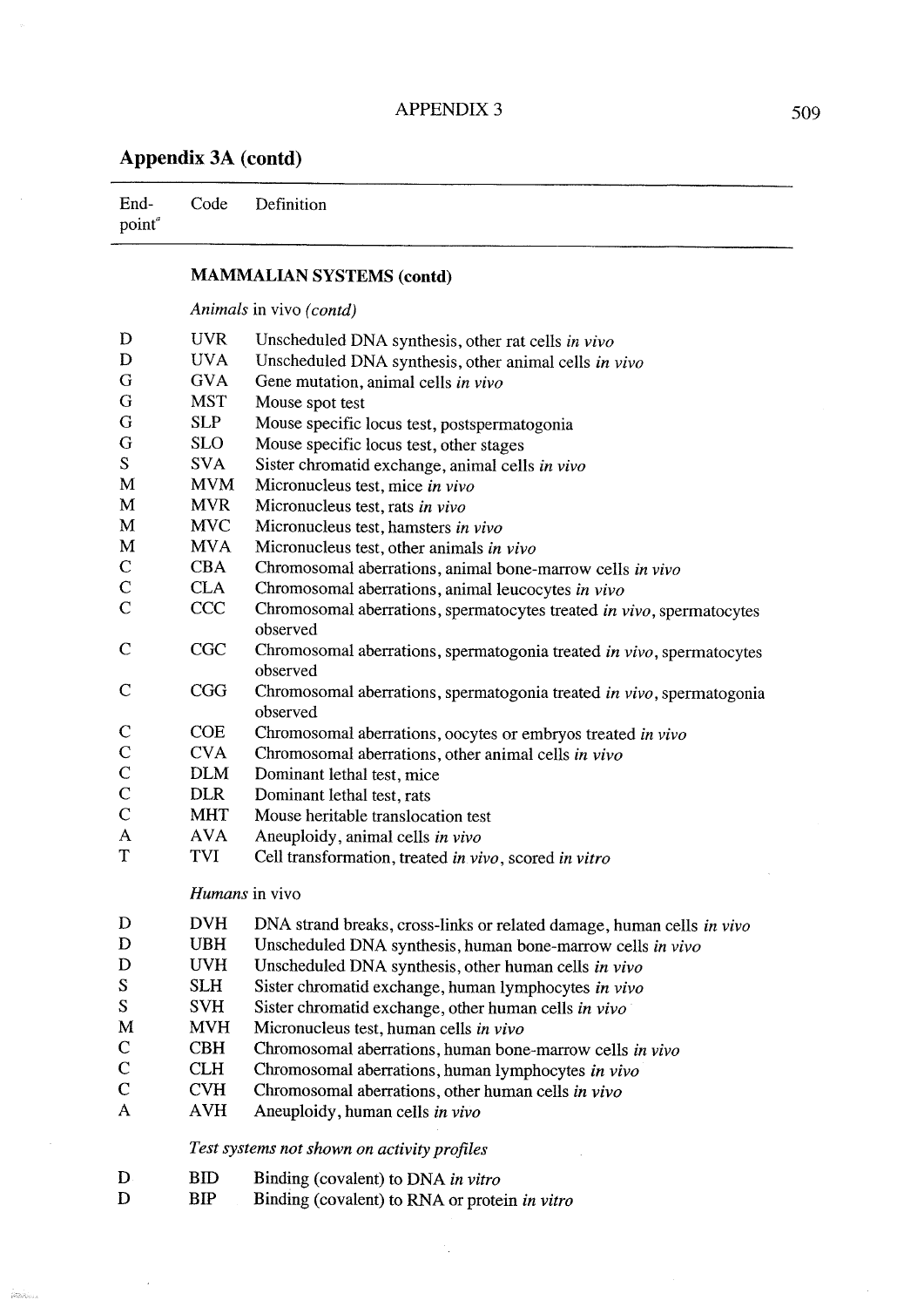| End-<br>point <sup>®</sup> | Code       | Definition                                                       |
|----------------------------|------------|------------------------------------------------------------------|
|                            |            | Test systems not shown on activity profiles (contd)              |
| D                          | <b>BVD</b> | Binding (covalent) to DNA, animal cells in vivo                  |
| D                          | BVP        | Binding (covalent) to RNA or protein, animal cells in vivo       |
| D                          | <b>BHD</b> | Binding (covalent) to DNA, human cells in vivo                   |
| D                          | <b>BHP</b> | Binding (covalent) to RNA or protein, human cells in vivo        |
| I                          | <b>ICR</b> | Inhibition of intercellular communication, animal cells in vitro |
| I                          | <b>ICH</b> | Inhibition of intercellular communication, human cells in vitro  |
| P                          | <b>SPF</b> | Sperm morphology, F1 mice in vivo                                |
| P                          | <b>SPM</b> | Sperm morphology, mice in vivo                                   |
| P                          | <b>SPR</b> | Sperm morphology, rats in vivo                                   |
| P                          | <b>SPH</b> | Sperm morphology, humans in vivo                                 |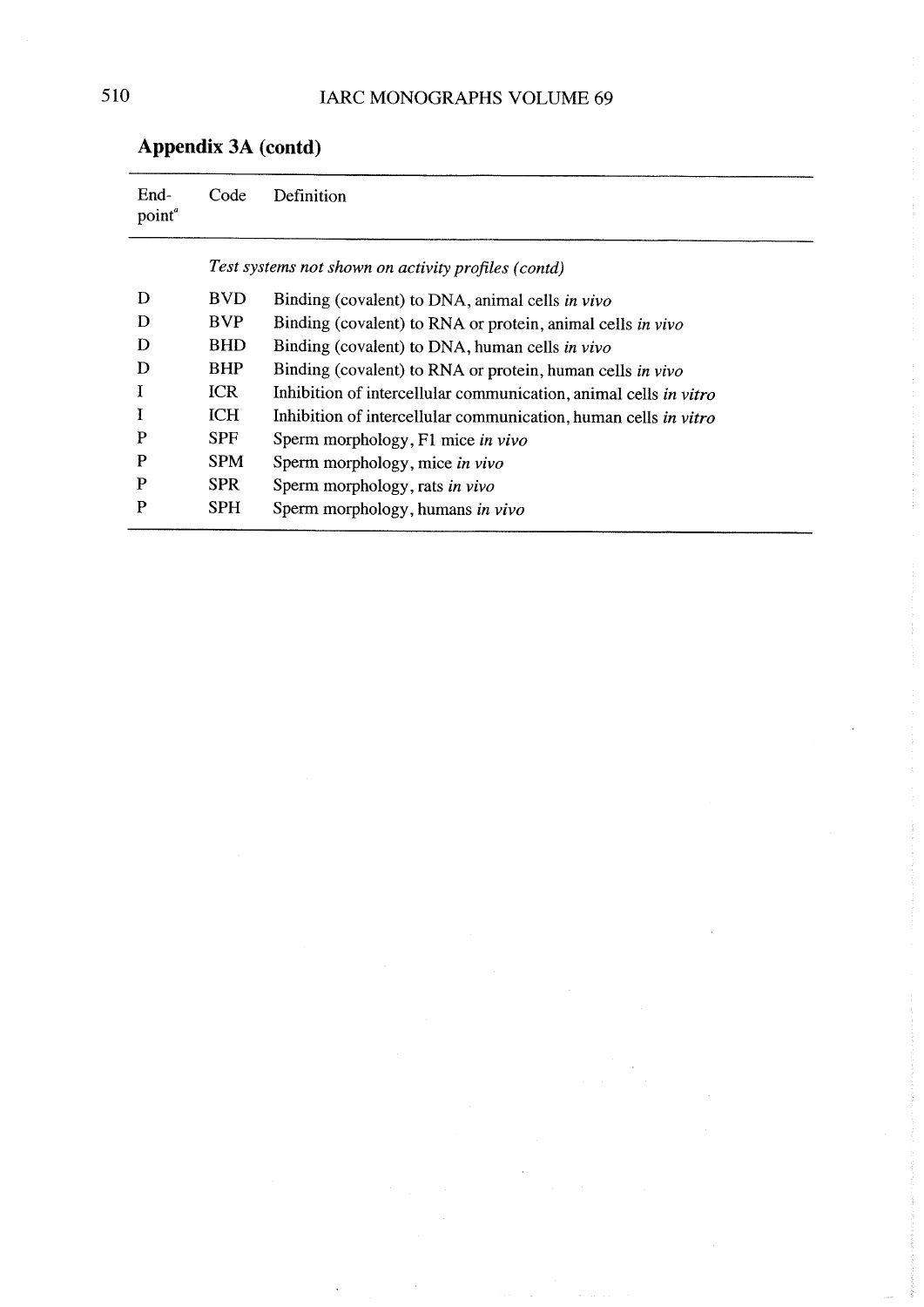| Non-mammalian systems |                     |        |                      | Mammalian systems                                  |             |         |        |
|-----------------------|---------------------|--------|----------------------|----------------------------------------------------|-------------|---------|--------|
| Proka-<br>ryotes      | Lower<br>eukaryotes | Plants | Insects              | In vitro                                           |             | In vivo |        |
|                       |                     |        |                      | Animal cells                                       | Human cells | Animals | Humans |
| D G                   | D R G A             |        | $ D G C   R G C A  $ | D G S M C A T I   D G S M C A T I   D G S M C DL A |             |         | DSMCA  |
| ⊷.                    |                     |        |                      | -                                                  |             |         |        |

## Appendix 3B: 1. Summary table of genetic and related effects of 2,7-dichlorodibenzo- para-dioxin

A, aneuploidy; C, chromosomal aberrations; D, DNA damage; DL, dominant lethal mutation; G, gene mutation; l, inhbition of intercellular communication; M, micronuclei; R, mitotic recombination and gene conversion; S, sister chromatid exchange; T, cell transfonnation

In completing the table, the following symbols indicate the consensus of the Working Group with regard to the results for each end-point

+ considered to be positive for the speific end-point and level of biological complexity

 $+1$  considered to be positive, but only one valid study was available to the Working Group

considered to be negative $\sim$ 

 $\epsilon^{-1}$  considered to be negative, but only one valid study was available to the Working Group

? considered to be equivocal or inconclusive (e.g. there were contradictory results from different laboratories; there were confounding exposures; the results were equivocal)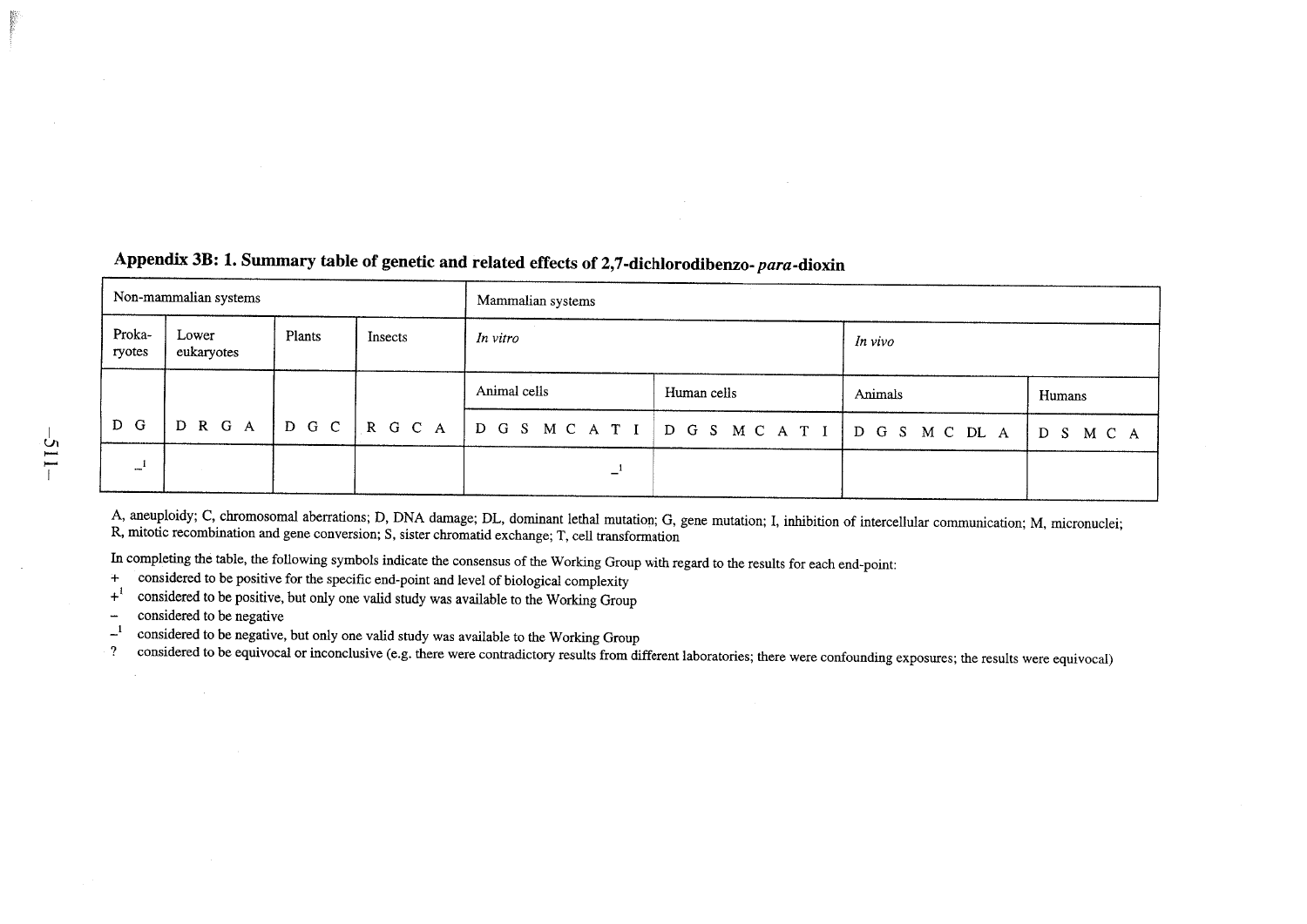| Non-mammalian systems    |                     |        |                | Mammalian systems             |                  |         |           |
|--------------------------|---------------------|--------|----------------|-------------------------------|------------------|---------|-----------|
| Proka-<br>ryotes         | Lower<br>eukaryotes | Plants | <b>Insects</b> | In vivo<br>In vitro           |                  |         |           |
|                          |                     |        |                | Animal cells<br>$\sim$ $\sim$ | Human cells      | Animals | Humans    |
| <b>CONTRACTOR</b><br>D G | D R G A             | D G C  | $R$ G C A      | DGSMCATI DGSMCATI DGSMCDLA    |                  |         | D S M C A |
| -                        |                     |        |                | $-1$ ?<br>റ                   | $+^{1}$ + $^{1}$ | $\div$  |           |

## Appendix 3B: 2. Summary table of genetic and related effects of 2,3,7,8-TCDD

A, aneuploidy; C, chromosomal aberrations; D, DNA damage; DL, dominant lethal mutation; G, gene mutation; I, inhibition of intercellular communication; M, micronuclei; R, mitotic recombination and gene conversion; S, sister chromatid exchange; T, cell transformation

In completing the table, the following symbols indicate the consensus of the Working Group with regard to the results for each end-point:

- + considered to be positive for the specifie end-point and level of biological complexity
- $+$ <sup>1</sup> considered to be positive, but only one valid study was available to the Working Group
- considered to be negative $\overline{a}$
- $-$ <sup>1</sup> considered to be negative, but only one valid study was available to the Working Grou p

? considered to be equivocal or inconclusive (e.g. there were contradictory results from different laboratories; there were confounding exposures; the results were equivocal)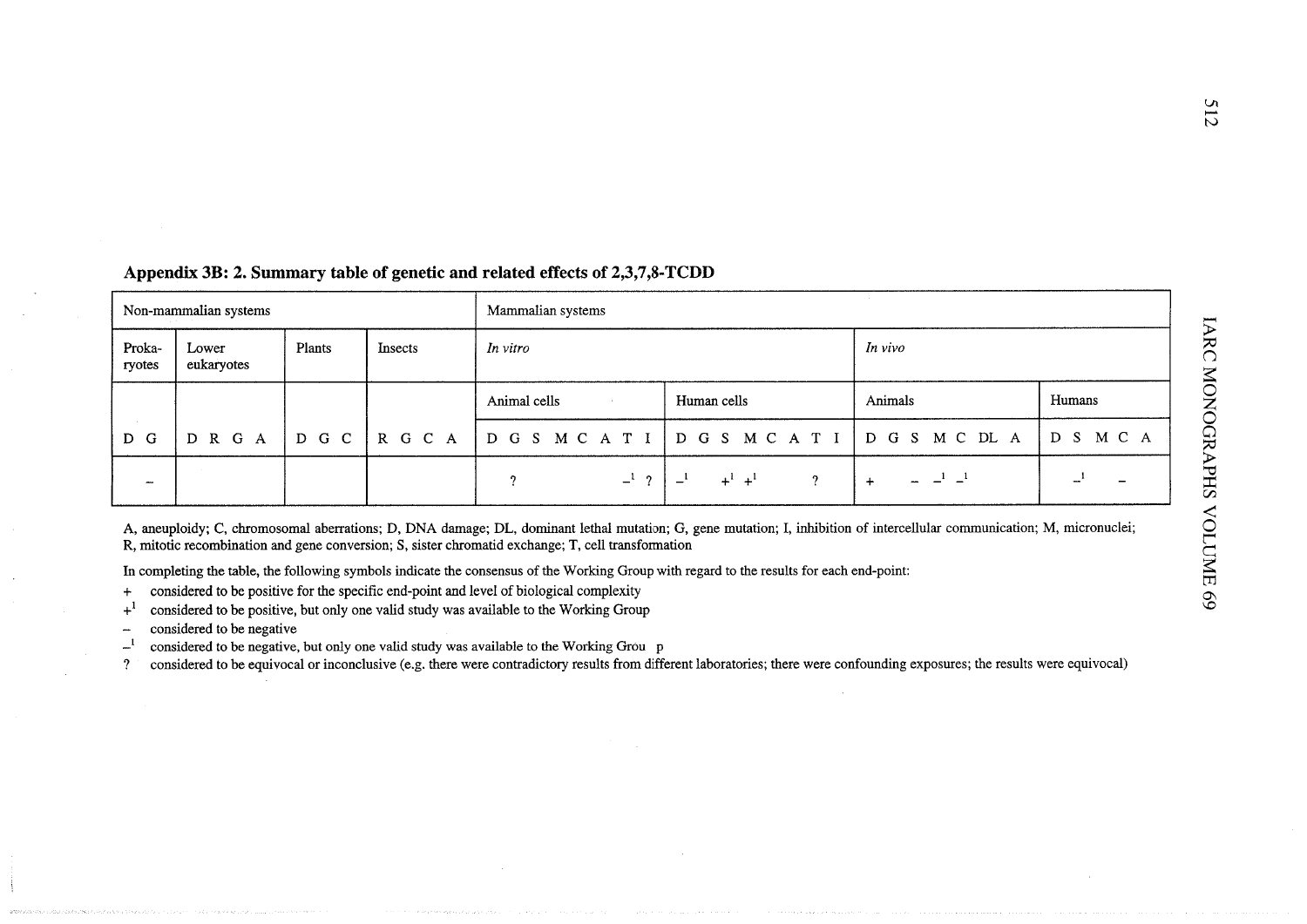| Non-mammalian systems |                     |        |         | Mammalian systems             |             |         |           |  |
|-----------------------|---------------------|--------|---------|-------------------------------|-------------|---------|-----------|--|
| Proka-<br>ryotes      | Lower<br>eukaryotes | Plants | Insects | In vitro                      |             | In vivo |           |  |
|                       |                     |        |         | Animal cells                  | Human cells | Animals | Humans    |  |
| D G                   | D R G A             |        | DGCRGCA | DGS MCATI DGS MCATI DGS MCDLA |             |         | D S M C A |  |
| — 1                   |                     |        |         |                               |             |         |           |  |

## Appendix 3B: 3. Summary table of genetic and related effects of octachlorodibenzo-para-dioxin

A, aneuploidy; C, chromosomal aberrations; D, DNA damage; DL, dominant lethal mutation; G, gene mutation; I, inhibition of intercellular communication; M, micronuclei R, mitotic recombination and gene conversion; S, sister chromatid exchange; T, cell transformation

In completing the table, the following symbols indicate the consensus of the Working Group with regard to the results for each end-point

- + considered to be positive for the specife end-point and level of biological complexity
- $+$ <sup>1</sup> considered to be positive, but only one valid study was available to the Working Group
- considered to be negative $\overline{\phantom{a}}$

 $\mathcal{L}$ 

 $\mathbf{r}^{-1}$  considered to be negative, but only one valid study was available to the Working Group

? considered to be equivocal or inconclusive (e.g. there were contradictory results from different laboratories; there were confounding exposures; the results were equivocal)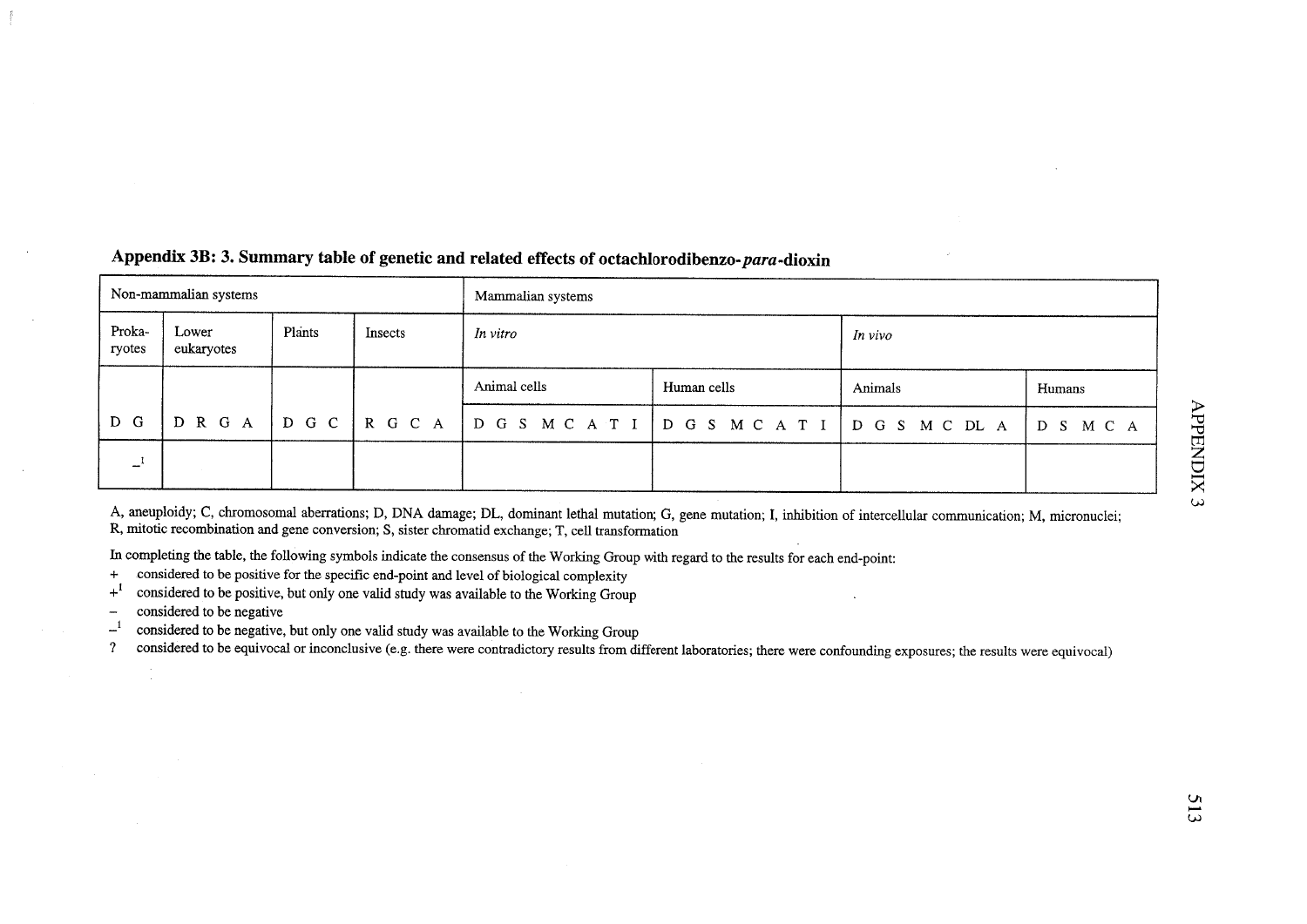| Non-mammalian systems |                     |        |         | Mammalian systems |                                                |         |              |  |
|-----------------------|---------------------|--------|---------|-------------------|------------------------------------------------|---------|--------------|--|
| Proka-<br>ryotes      | Lower<br>eukaryotes | Plants | Insects | In vitro          |                                                | In vivo |              |  |
|                       |                     |        |         | Animal cells      | Human cells                                    | Animals | Humans       |  |
| D G                   | D R G A             |        |         |                   | DGC   RGCA   DGS MCATI   DGS MCATI   DGS MCDLA |         | M C A<br>D S |  |
|                       |                     |        |         |                   | $+^{1}$ + $^{1}$                               |         |              |  |

## Appendix 3B: 4. Sumary table of genetic and related effects of 2,3,4,7,8-PeCDF

A, aneuploidy; C, chromosomal aberrations; D, DNA damage; DL, dominant lethal mutation; G, gene mutation; I, inhibition of intercellular communication; M, micronuclei R, mItotic recombination and gene conversion; S, sister chromatid exchange; T, cell transformation

In completing the table, the following symbols indicate the consensus of the Working Group with regard to the results for each end-point

- + considered to be positive for the specifc end-point and level of biologîcal complexity
- $+$ <sup>1</sup> considered to be positive, but only one valid study was available to the Working Group
- considered to be negative $\overline{\phantom{a}}$
- $-$ <sup>1</sup> considered to be negative, but only one valid study was available to the Working Group

? considered to be equivocal or inconclusive (e.g. there were contradictory results from different laboratories; there wer e confounding exposures; the results were equivocal)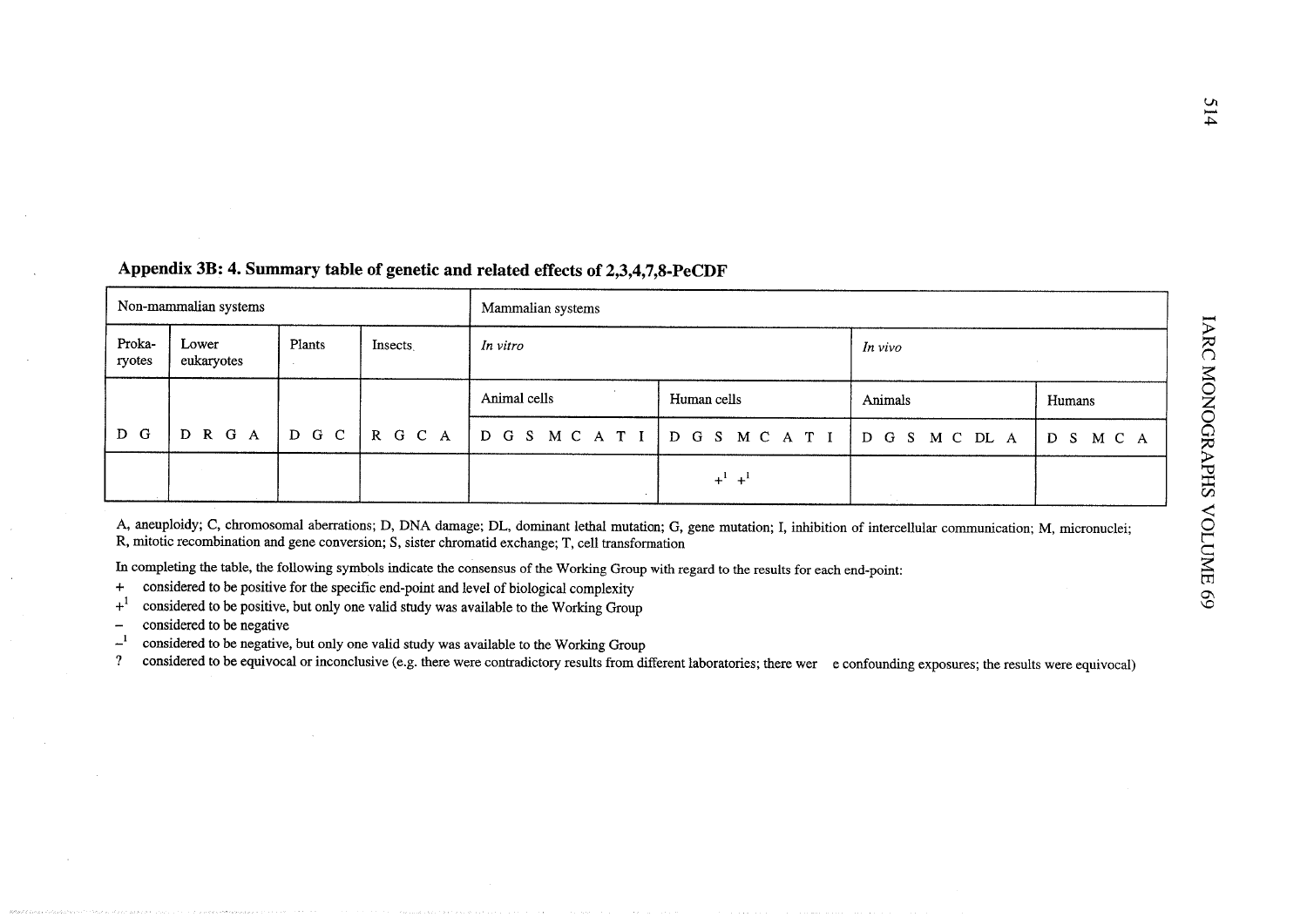## APPENDIX 3C

# ACTIVITY PROFILES FOR GENETIC AND RELATED EFFECTS

#### Methods

**Service State** 

The x-axis of the activity profile (Waters et al., 1987, 1988) represents the bioassays in phylogenetic sequence by end-point, and the values on the y-axis represent the logarithmically transformed lowest effective doses (LED) and highest ineffective doses (HID) tested. The term 'dose', as used in this report, does not take into consideration length of treatment or exposure and may therefore be considered synonymous with concentration. ln practice, the concentrations used in aIl the in-vitro tests were converted to  $\mu$ g/ml, and those for in-vivo tests were expressed as mg/kg bw. Because dose units are plotted on a log scale, differences in the relative molecular masses of compounds do not, in most cases, greatly influence comparsons of their activity profies. Conventions for dose conversions are given below.

Profile-line height (the magnitude of each bar) is a function of the LED or HID, which is associated with the characteristics of each individual test system - such as population size, cell-cycle kinetics and metabolic competence. Thus, the detection limit of each test system is different, and, across a given activity profile, responses will vary substantiaIly. No attempt is made to adjust or relate responses in one test system to those of another.

Line heights are derived as follows: for negative test results, the highest dose tested without appreciable toxicity is defined as the HID. A single dose tested with a negative result is considered to be equivalent to the HID. Similarly, for positive results, the LED is recorded. If the original data were analysed statistically by the author, the dose recorded is that at which the response was significant ( $p < 0.05$ ). If the available data were not analysed statisticalIy, the dose required to produce an effect is estimated as follows: when a dose-related positive response is observed with two or more doses, the lower of the doses is taken as the LED; a single dose resulting in a positive response is considered to be equivalent to the LED.

ln order to accommodate both the wide range of doses encountered and positive and negative responses on a continuous scale, doses are transformed 10garthmicaIly, so that effective (LED) and ineffective (HID) doses are represented by positive and negative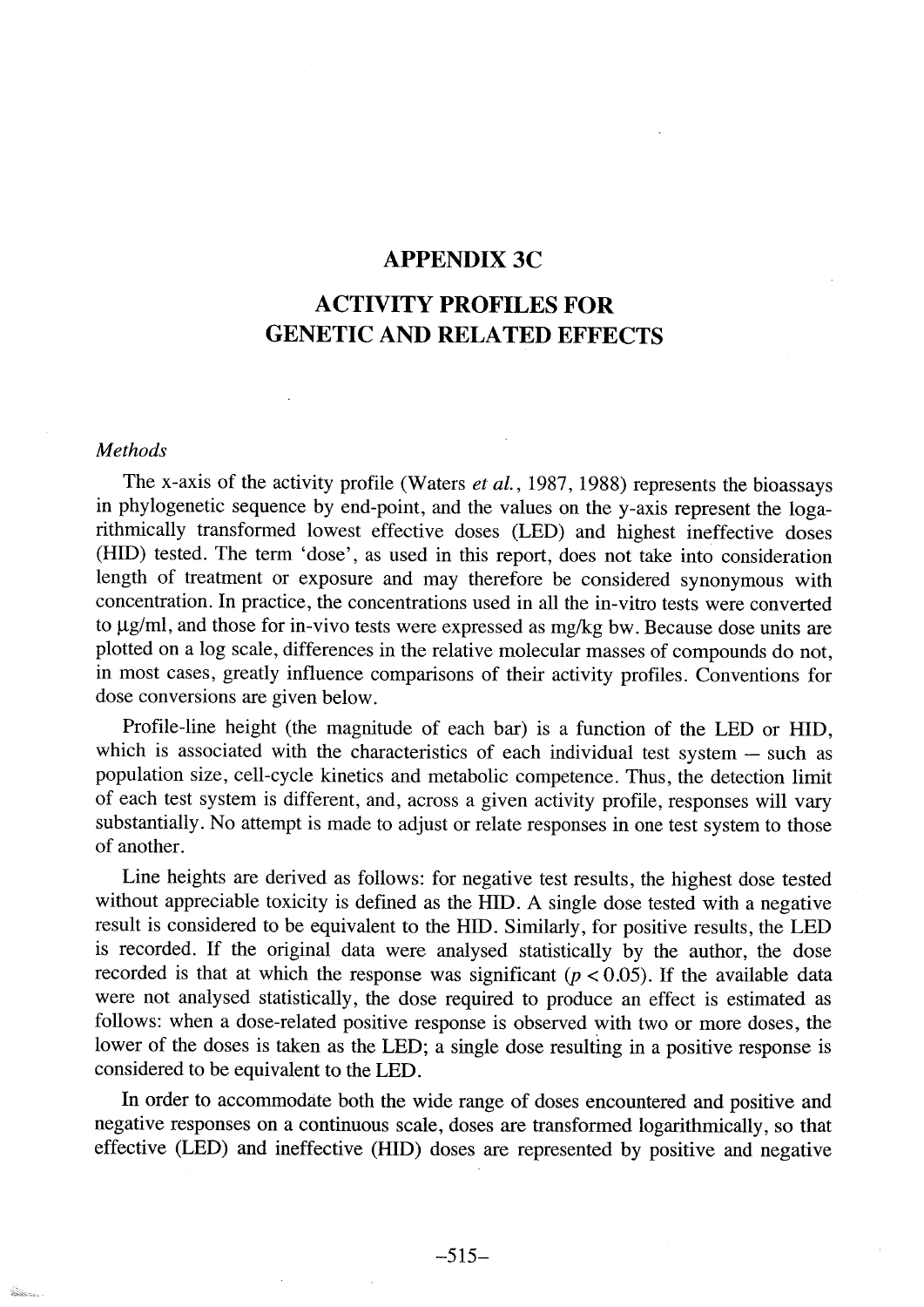numbers, respectively. The response, or logarithmic dose unit (LDUij), for a given test

system *i* and chemical *j* is represented by the expressions  $LDU_{ij} = -log_{10}$  (dose), for HID values;  $LDU \le 0$  (1)

LDU<sub>ij</sub> =  $-\log_{10} (\text{dose} \times 10^{-5})$ , for LED values; LDU  $\geq 0$ .

These simple relationships define a dose range of  $0$  to  $-5$  logarithmic units for ineffective doses (1-100 000  $\mu$ g/mL or mg/kg bw) and 0 to +8 logarithmic units for effective doses (100 000-0.001  $\mu$ g/mL or mg/kg bw). A scale illustrating the LDU values is shown in Figure 1. Negative responses at doses less than  $1 \mu g/mL$  (mg/kg bw) are set equal to 1. Effectively, an LED value  $\geq 100000$  or an HID value  $\leq 1$  produces an  $LDU = 0$ ; no quantitative information is gained from such extreme values. The dotted lines at the levels of log dose units 1 and  $-1$  define a 'zone of uncertainty' in which positive results are reported at such high doses (between  $100000$  and  $100000$   $\mu$ g/mL or mg/kg bw) or negative results are reported at such low doses (1 to 10  $\mu$ g/ml or mg/kg bw) as to call into question the adequacy of the test.

#### Positive Log dose  $(\mu g/mL$  or mg/kg bw) units 0.001 8  $---$ 0.01 7  $\sim$ 0.1 6 1.0 5 10 4  $\overline{a}$ 100 3 1000 2 10 000 1 100 000 ................'.......--., 1,...,----.......... o  $\frac{1}{2}$ ,...,--.----.............. 10............--..--. -1  $\overline{a}$ ....... -- --,... '..,...... 100 '.. --........... ,.- -2 ..... ,.......... \_.. ...- 1000....,....... -- \_..\_. -3 .... -- -- --, --....... 10 000 -- --. -, \_m..\_\_\_\_  $-4$ \_\_..m - ----.,...., 100 000 m\_\_...... \_\_m\_\_ -5

## Fig. 1. Scale of log dose units used on the y-axis of activity profiles

#### Negative

 $(\mu g/mL \text{ or } mg/kg \text{ by})$ 

ln practice, an activity profile is computer generated. A data entry programme is used to store abstracted data from published reports. A sequential file (in ASCII) is created for each compound, and a record within that file consists of the name and Chemical Abstracts Service number of the compound, a three-letter code for the test system (see below), the qualitative test result (with and without an exogenous metabolic system), dose (LED or HID), citation number and additional source information. An abbreviated citation for each publication is stored in a segment of a record accessing both the test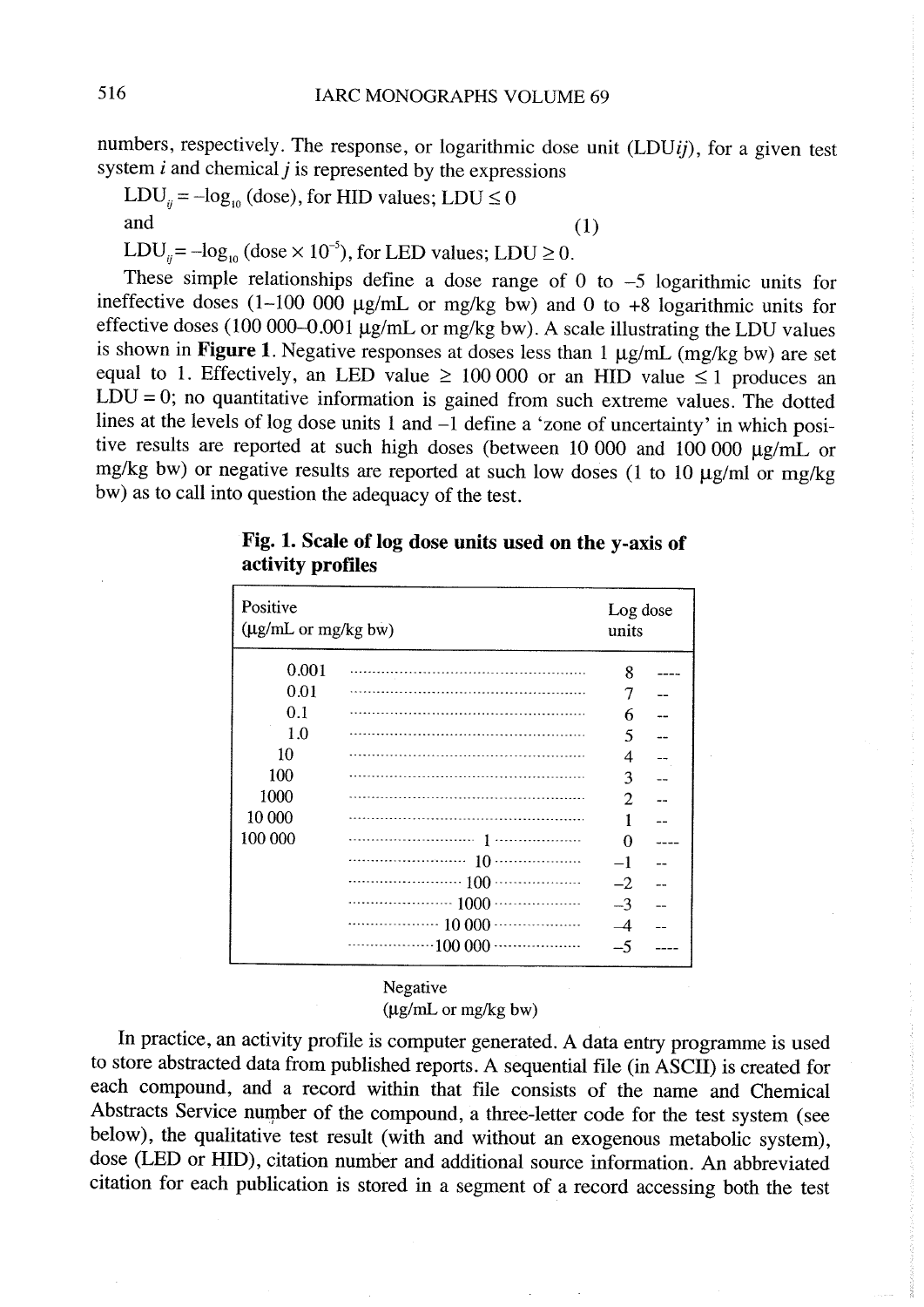#### APPENDIX 3 517

data file and the citation file. During processing of the data file, an average of the logarithmic values of the data subset is calculated, and the length of the profile line represents this average value. AlI dose values are plotted for each profile line, regardless of whether results are positive or negative. Results obtained in the absence of an exogenous metabolic system are indicated by a bar  $(-)$ , and results obtained in the presence of an exogenous metabolic system are indicated by a caret  $(\wedge)$ . When all results for a given assay are either positive or negative, the mean of the LDU values is plotted as a solid line; when conflicting data are reported for the same assay (i.e. both positive and negative results), the majority data are shown by a solid line and the minority data by a dashed line (drawn to the extreme conflicting response). ln the few cases in which the numbers of positive and negative results are equal, the solid line is drawn in the positive direction and the maximal negative response is indicated with a dashed line. Profile lines are identified by three-Ietter code words representing the commonly used tests. Code words for most of the test systems in current use in genetic toxicology were defined for the US Environmental Protection Agency's GENE-TOX Program (Waters, 1979; Waters & Auletta, 1981). For IARC Monographs Supplement 6, Volume 44 and subsequent volumes, including this publication, codes were redefined in a manner that should facilitate inclusion of additional tests. Naming conventions are described below.

Data listings are presented in the text and include end-point and test codes, a short test code definition, results, either with or without an exogenous metabolic system, the associated LED or HID value and a short citation. Test codes are organized phylogenetically and by end-point from left to right across each activity profile and from top to bottom of the corresponding data listing. End-points are defined as follows: A, aneuploidy; C, chromosomal aberrations; D, DNA damage; F, assays of body fluids; G, gene mutation; H, host-mediated assays; l, inhibition of intercellular communication; M, micronuclei; P, sperm morphology; R, mitotic recombination or gene conversion; S, sister chromatid exchange; and T, cell transformation.

## Dose conversions for activity profiles

Doses are converted to  $\mu$ g/mL for in-vitro tests and to mg/kg bw per day for in-vivo experiments.

- 1. ln-vitro test systems
	- (a) Weight/volume converts directly to  $\mu$ g/ml.
	- (b) Molar (M) concentration x molecular weight =  $mg/mL = 10<sup>3</sup> \mu g/mL$ ; mM concentration  $\times$  molecular weight =  $\mu$ g/mL.
	- (c) Soluble solids expressed as  $%$  concentration are assumed to be in units of mass per volume (i.e.  $1\% = 0.01$  g/mL = 10 000  $\mu$ g/mL; also, 1 ppm = 1  $\mu$ g/mL).
	- (d) Liquids and gases expressed as  $%$  concentration are assumed to be given in units of volume per volume. Liquids are converted to weight per volume using the density (D) of the solution ( $D = g/mL$ ). Gases are converted from volume to mass using the ideal gas law,  $PV = nRT$ . For exposure at 20–37 °C at standard atmospheric pressure,  $1\%$  (v/v) = 0.4  $\mu$ g/ml × molecular weight of the gas. Also, 1 ppm  $(v/v) = 4 \times 10^{-5} \mu g/mL \times molecular weight.$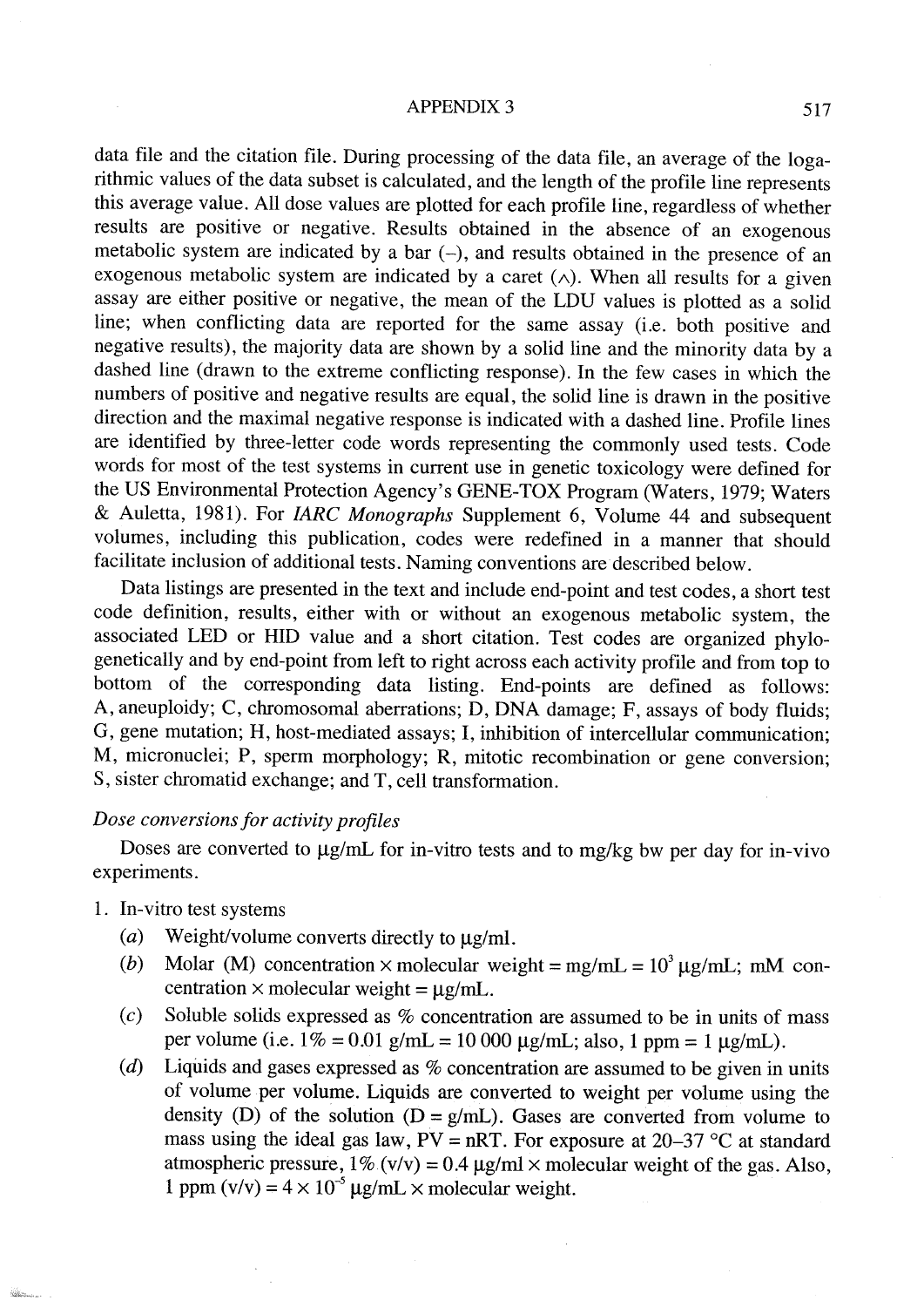- (e) ln microbial plate tests, it is usual for the doses to be reported as weight/plate, whereas concentrations are required to enter data on the activity profile chart. While remaining cognisant of the errors involved in the process, it is assumed that a 2.7-ml volume of top agar is delivered to each plate and that the test substance remains in solution within it; concentrations are derived from the reported weight/plate values by dividing by this arbitrary volume if the actual top agar volume is not reported. For spot tests, a I-ml volume is used in the calculation.
- if Conversion of particulate concentrations given in  $\mu$ g/cm<sup>2</sup> is based on the area (A) of the dish and the volume of medium per dish; i.e. for a  $100$ -mm dish:  $A = \pi R^2 = \pi \times (5 \text{ cm})^2 = 78.5 \text{ cm}^2$ . If the volume of medium is 10 mL, then 78.5 cm<sup>2</sup> = 10 mL and 1 cm<sup>2</sup> = 0.13 mL.
- 2. ln-vitro systems using in-vivo activation

For the body fluid-urine (BF-) test, the concentration used is the dose (in mg/kg bw) of the compound administered to test animaIs or patients.

- 3. ln-vivo test systems
	- (a) Doses are converted to mg/kg bw per day of exposure, assuming  $100\%$ absorption. Standard values are used for each sex and species of rodent, including body weight and average intake per day, as reported by Gold et al. (1984). For example, in a test using male mice fed 50 ppm of the agent in the diet, the standard food intake per day is 12% of body weight, and the conversion is dose = 50 ppm  $\times$  12% = 6 mg/kg bw per day.

Standard values used for humans are: weight-males, 70 kg; females, 55 kg; surface area, 1.7 m<sup>2</sup>; inhalation rate, 20 L/min for light work, 30 L/min for mild exercise.

(b) When reported, the dose at the target site is used. For example, doses given in studies of lymphocytes of humans exposed in vivo are the measured blood concentrations in  $\mu$ g/mL.

## Codes for test systems

For specifie nonmammalian test systems, the first two letters of the three-letter code word define the test organism (e.g. SA- for Salmonella typhimurium, EC- for Escherichia coli). If the species is not known, the convention used is -S-. The third letter may be used to define the tester strain (e.g. SA8 for S. typhimurium TA1538, ECW for E. coli WP2uvrA). When strain designation is not indicated, the third letter is used to define the specifie genetic end-point under investigation (e.g. --D for differential toxicity, --F for forward mutation, --G for gene conversion or genetic crossing-over, --N for aneuploìdy, --R for reverse mutation, --U for unscheduled DNA synthesis). The third letter may also be used to define the general end-point under investigation when a more complete definition is not possible or relevant (e.g. --M for mutation, --C for chromosomal aberration). For mammalian test systems, the first letter of the three-letter code word defines the genetic end-point under investigation: A-- for aneuploidy, B-- for binding,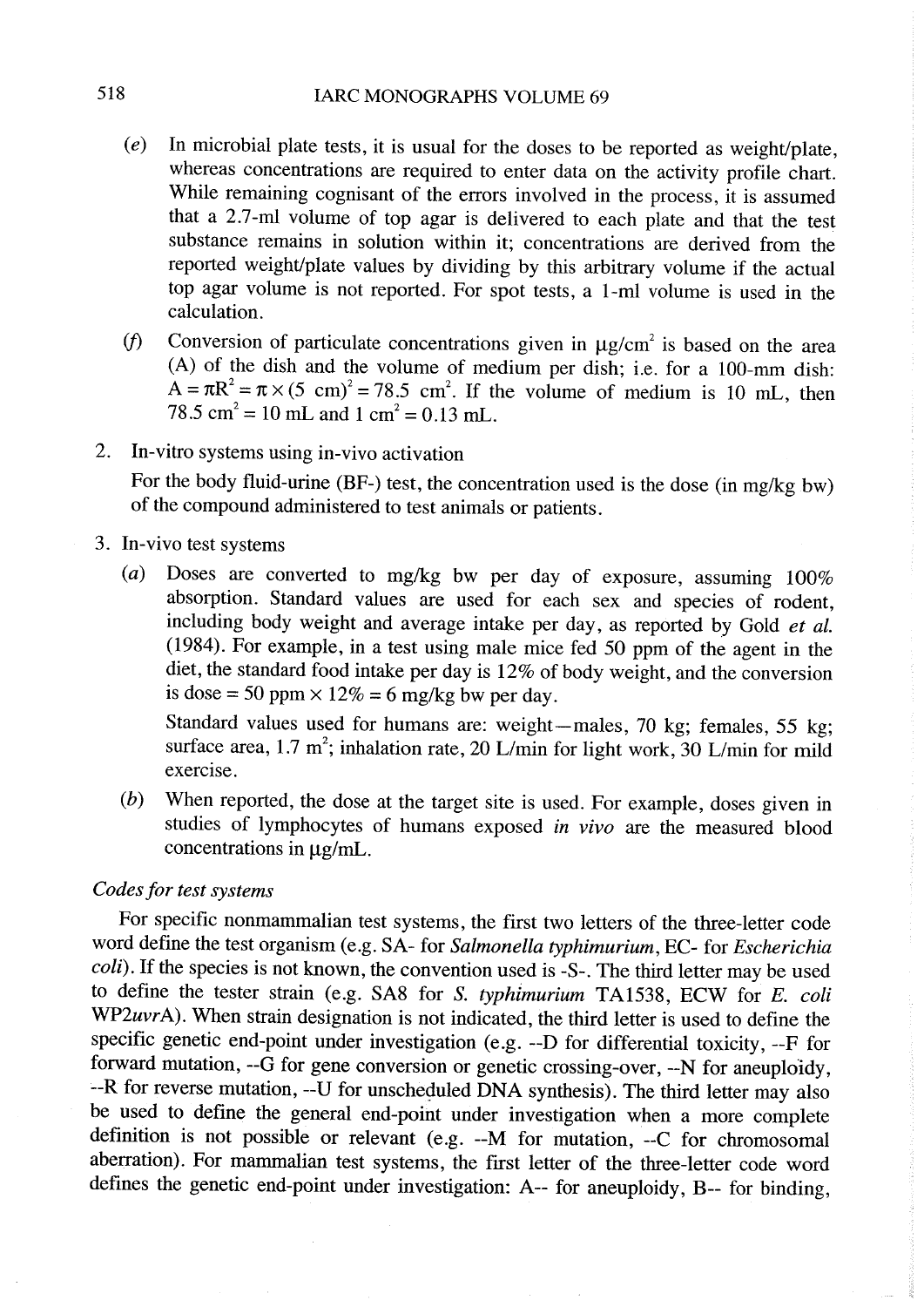#### APPENDIX 3 519

c-- for chromos omal aberration, D-- for DNA strand breaks, G-- for gene mutation, 1-- for inhibition of intercellular communication, M-- for micronucleus formation, R-- for DNA repair, S-- for sister chromatid exchange, T-- for cell transformation and U-- for unscheduled DNA synthesis.

For animal (i.e. non-human) test systems in vitro, when the cell type is not specified, the code letters -IA are used. For such assays *in vivo*, when the animal species is not specified, the code letters -VA are used. Commonly used animal species are identified by the third letter (e.g. --C for Chinese hamster, --M for mouse, --R for rat, --S for Syrian hamster).

For test systems using human cells in vitro, when the cell type is not specified, the code letters -IH are used. For assays on humans in vivo, when the cell type is not specified, the code letters - VH are used. Otherwise, the second letter specifies the cell type under investigation (e.g. -BH for bone marow, -LH for lymphocytes).

Some other specific coding conventions used for mammalian systems are as follows: BF- for body fluids, HM- for host-mediated, --L for leukocytes or lymphocytes in vitro (-AL, animaIs; -HL, humans), -L- for leukocytes in vivo (-LA, animaIs; -LH, humans), --T for transformed cells.

Note that these are ex amples of major conventions used to define the assay code words. The alphabetized listing of codes must be examined to confirm a specifie code word. As might be expected from the limitation to three symbols, some codes do not fit the naming conventions precisely. ln a few cases, test systems are defined by first-letter code words, for example: MST, mouse spot test; SLP, mouse specifie locus mutation, postspermatogonia; SLO, mouse specifie locus mutation, other stages; DLM, dominant lethal mutation in mice; DLR, dominant lethal mutation in rats; MHT, mouse heritable translocation.

The genetic activity profies and listings were prepared in collaboration with Integrated Laboratory System (ILS) under contract to the United States Environmental Protection Agency; ILS also determined the doses used. The references cited in each genetic activity profie listing can be found in the list of references in the appropriate monograph.

#### References

- Garett, N.E., Stack, H.F., Gross, M.R. & Waters, M.D. (1984) An analysis of the spectra of genetic activity produced by known or suspected human carcinogens. Mutat. Res., 134, 89- 111
- Gold, L.S., Sawyer, C.B., Magaw, R., Backman, G.M., de Veciana, M., Levinson, R., Hooper, N.K., Havender, W.R., Bernstein, L., Peto, R., Pike, M.C. & Ames, B.N. (1984) A carcinogenic potency database of the standardized results of animal bioassays. Environ. Health Perspect., 58, 9-319
- Waters, M.D. (1979) The GENE-TOX program. In: Hsie, A.W., O'Neill, J.P. & McElheny, V.K., eds, Mammalian Cell Mutagenesis: The Maturation of Test Systems (Banbury Report 2), Cold Spring Harbor, NY, CSH Press, pp. 449-467

**ROBERT**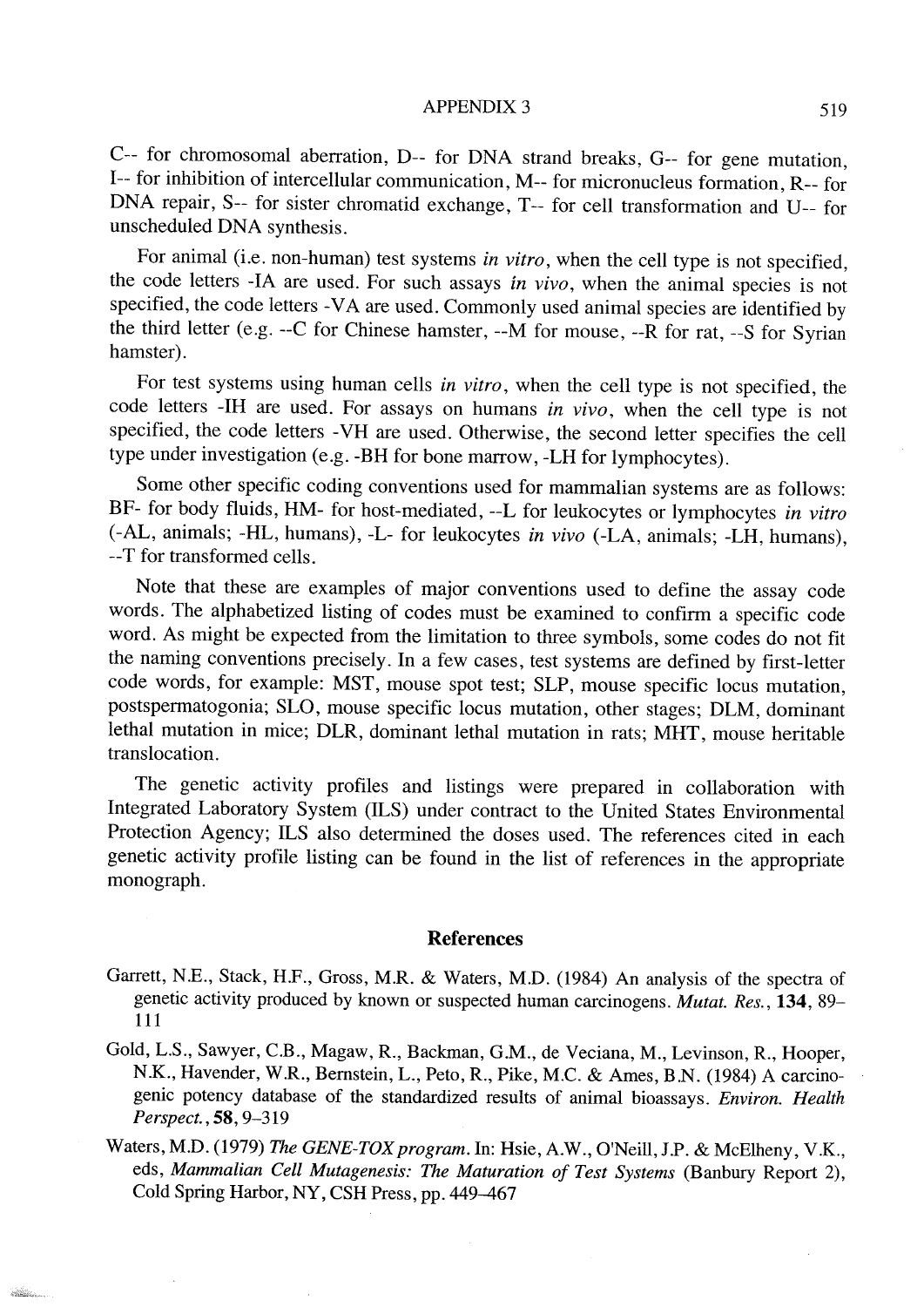- Waters, M.D. & Auletta, A. (1981) The GENE-TOX program: genetic activity evaluation. J. chem. Inf. comput. Sci., 21, 35-38
- Waters, M.D., Stack, H.F., Brady, AL., Lohman, P.H.M., Haroun, L. & Vainio, H. (1987) Appendix 1: Activity profiles for genetic and related tests. ln: IARC Monographs on the Evaluation of the Carcinogenic Risk of Chemicals to Humans, Suppl. 6, Genetic and Related Effects: An Updating of Selected IARC Monographs from Volumes 1 to 42, Lyon, IARC, pp. 687-696
- Waters, M.D., Stack, H.F., Brady, AL., Lohman, P.H.M., Haroun, L. & Vainio, H. (1988) Use of computerized data listings and activity profiles of genetic and related effects in the review of 195 compounds. Mutat. Res., 205,295-312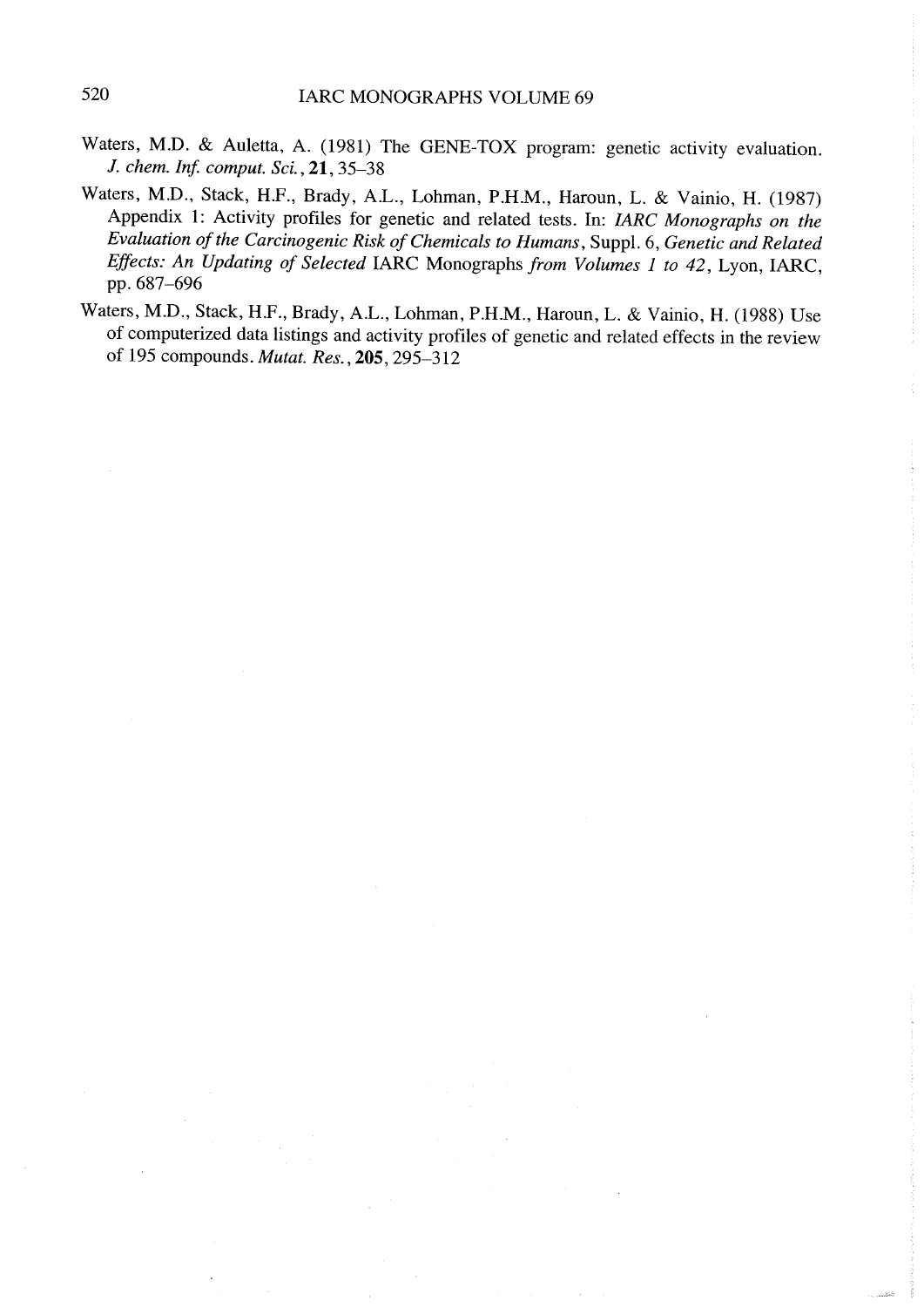

ą

521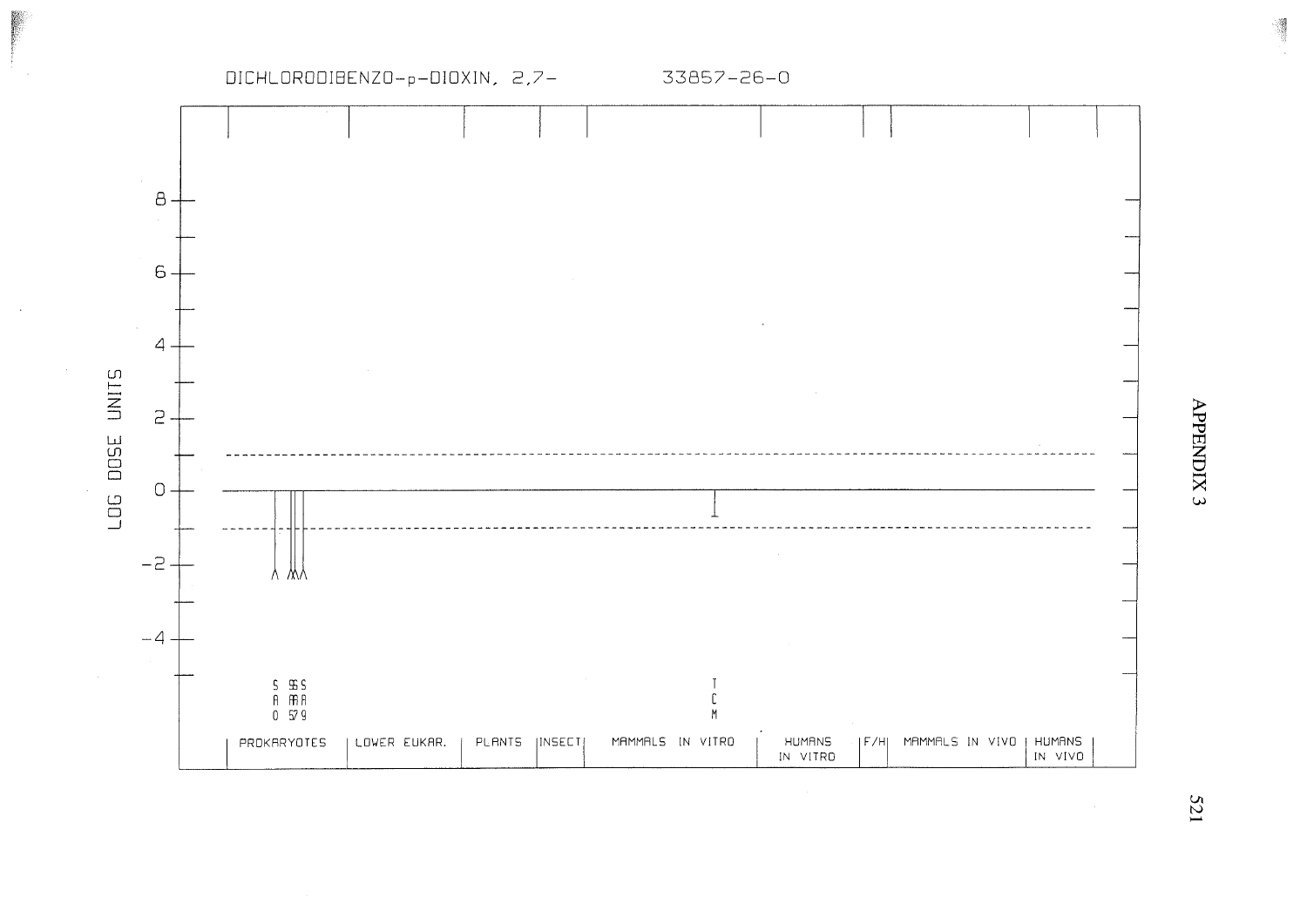$TCDD, 2,3,7,8-$ 



IARC MONOGRAPHS VOLUME 69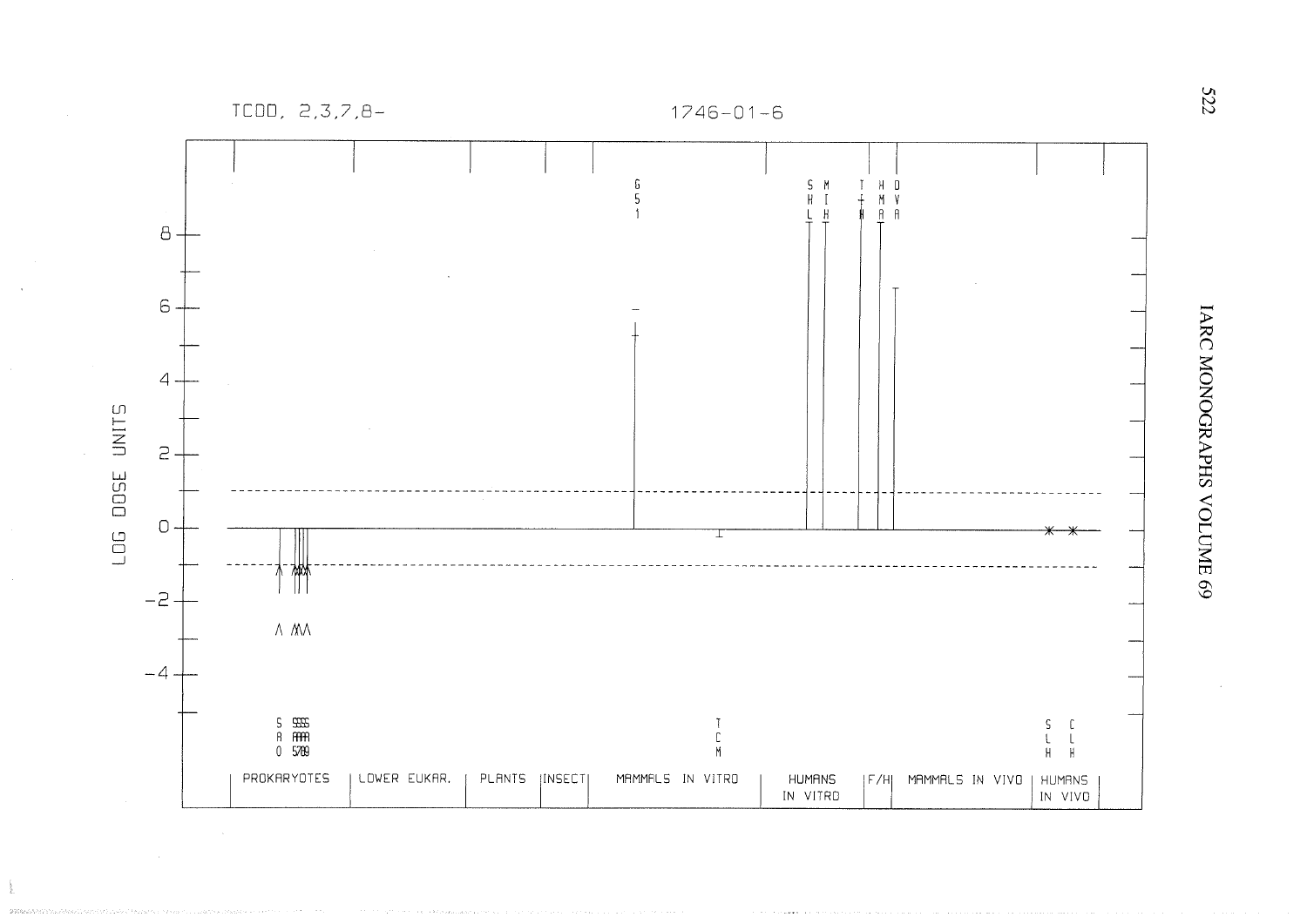

APPENDIX 3

523